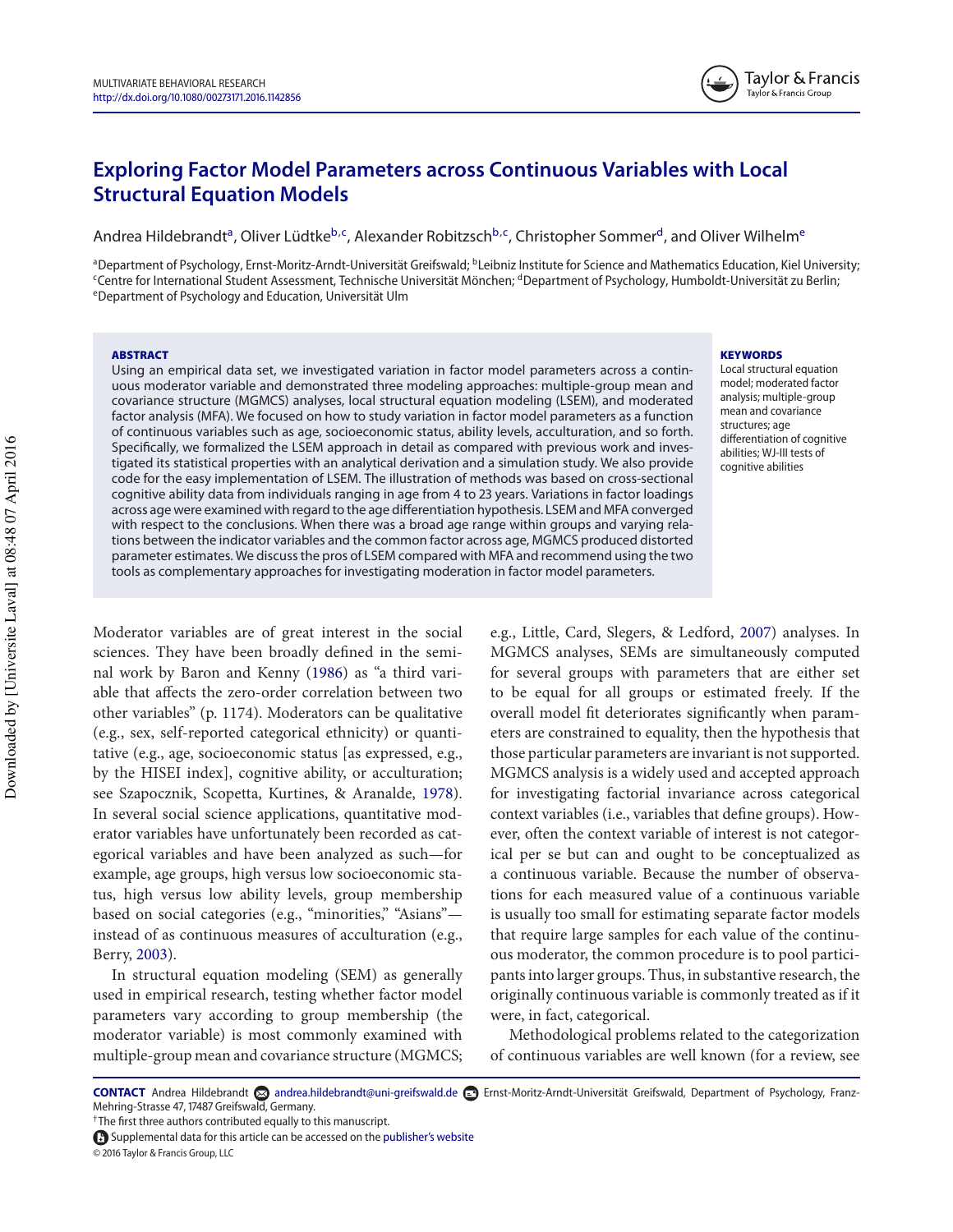MacCallum, Zhang, Preacher, & Rucker, 2002; Preacher, Rucker, MacCallum, & Nicewander, 2005). However, problems related to the categorization of continuous context variables in MGMCS have not been sufficiently evaluated. Obviously, some of the issues presented by MacCallum et al., (2002) apply here as well—for example, losing information about individual differences within groups and an increased risk of overlooking nonlinear relations. Among others, Hildebrandt, Wilhelm, and Robitzsch (2009) criticized the use of cutoff scores on a continuous moderator to build categories because those cutoffs are inevitably arbitrary. Hildebrandt et al. argued that categorization is problematic also because it exacerbates the detection of a change onset. When observations that differ across the range of a continuous variable are grouped, variation within those groups cannot be detected. This is because within groups, observations are treated as if they were equal regarding group differences across variables of interest. Therefore, continuous moderators should be treated as continuous variables, not as categorical variables.

As alternatives to MGMCS analyses, several authors (Curran et al., 2014; Hildebrandt et al., 2009; Liu, Magnus, & Thissen, 2015; Merkle & Zeileis, 2013; Molenaar, Dolan, Wicherts, & van der Maas, 2010; Tucker-Drob, 2009) have proposed approaches that do not require the categorization of continuous moderator variables. In this article, two of these approaches, local structural equation modeling (LSEM; Hildebrandt et al., 2009; Hülür, Wilhelm, & Robitzsch, 2011) and moderated factor analysis (MFA; Bauer & Hussong, 2009; Curran et al., 2014) will be presented in detail. We used empirical data to compare the two approaches with each other and with MGMCS analyses. The main aim was to illustrate the methods and provide code that substantive researchers can use to implement LSEM because such information has been lacking in the available literature that introduced the LSEM approach. With the empirical example, we investigated age-related changes in intelligence. In addition, we conducted a small simulation to investigate the statistical behavior of the LSEM approach.

## **The age differentiation hypothesis: Introducing the data example**

We conducted the demonstration in the current artice to test a theoretically and methodologically important controversy in developmental psychology—Garrett's (1946) age differentiation hypothesis—which proposes that the relations between cognitive abilities monotonically decrease from childhood to young adulthood. Thus, the age differentiation hypothesis postulates that an increase in a cognitive specialization across childhood may be caused by individual differences in noncognitive factors, including motivation and interests. The rationale behind the hypothesis is that children develop different motivational levels for diverse aspects of cognition and achieve different intellectual interests until young adulthood. Diverging motivations and interests thus lead to differentiated aspects of cognition because they influence the investments children make in one but not another type of cognition. Different levels of investment and practice lead to higher efficiency in one as compared with another cognitive domain, thus to the increasing independence of cognitive ability factors.

We will describe analyses of cross-sectional data that were collected from an age-heterogeneous subsample from the normative sample of the Woodcock-Johnson III (WJ-III) Tests of Cognitive Abilities (Woodcock, McGrew, & Mather, 2001, 2007). We tested the differentiation hypothesis by examining the variation in g, or the common-factor saturation of cognitive abilities, across age. Thus, in this example, age was the moderator variable.

The WJ-III Tests of Cognitive Abilities (Woodcock, McGrew, Schrank, & Mather, 2001, 2007) are conceptualized on the basis of the Cattell-Horn-Carroll (CHC) theory of cognitive abilities, which is a fusion of Cattell's (1941) and Horn's (1965) theories of fluid and crystallized intelligence and Carroll's (1993) three-stratum theory of cognitive abilities. CHC theory postulates a hierarchically organized structure of human intelligence. Numerous narrow abilities are located on the lowest factor level in this model; these abilities are then grouped into broad second-order abilities. The broad abilities include, among others, fluid and crystallized intelligence as the most important intellectual capacities. Then, a common factor called general intelligence, or simply g, is postulated to be located at the highest level (McGrew, Schrank, & Woodcock, 2007). Consistent with earlier applications (Tucker-Drob, 2009), all of our analyses were based on composite variables representing second-order factors of cognitive abilities from theWJ-III.With regard to the psychological content, our main goal was to model the relations between these abilities and their common factor g.

The general model of interest, which we aimed to approximate with three different analytical approaches (MGMCS, LSEM, and MFA), is a one-dimensional common factor model (see Figure 1). However, please note that all modeling approaches discussed here can be applied to investigate more complex factor analytic structures, such as multiple factor confirmatory factor analyses (CFA), multifactorial SEMs, or hierarchical factor models (see Hildebrandt et al., 2009, for an example of LSEM applied to a hierarchical structure model).

Molenaar, Dolan, and Verhelst (2010) investigated differentiation in the higher order factor model and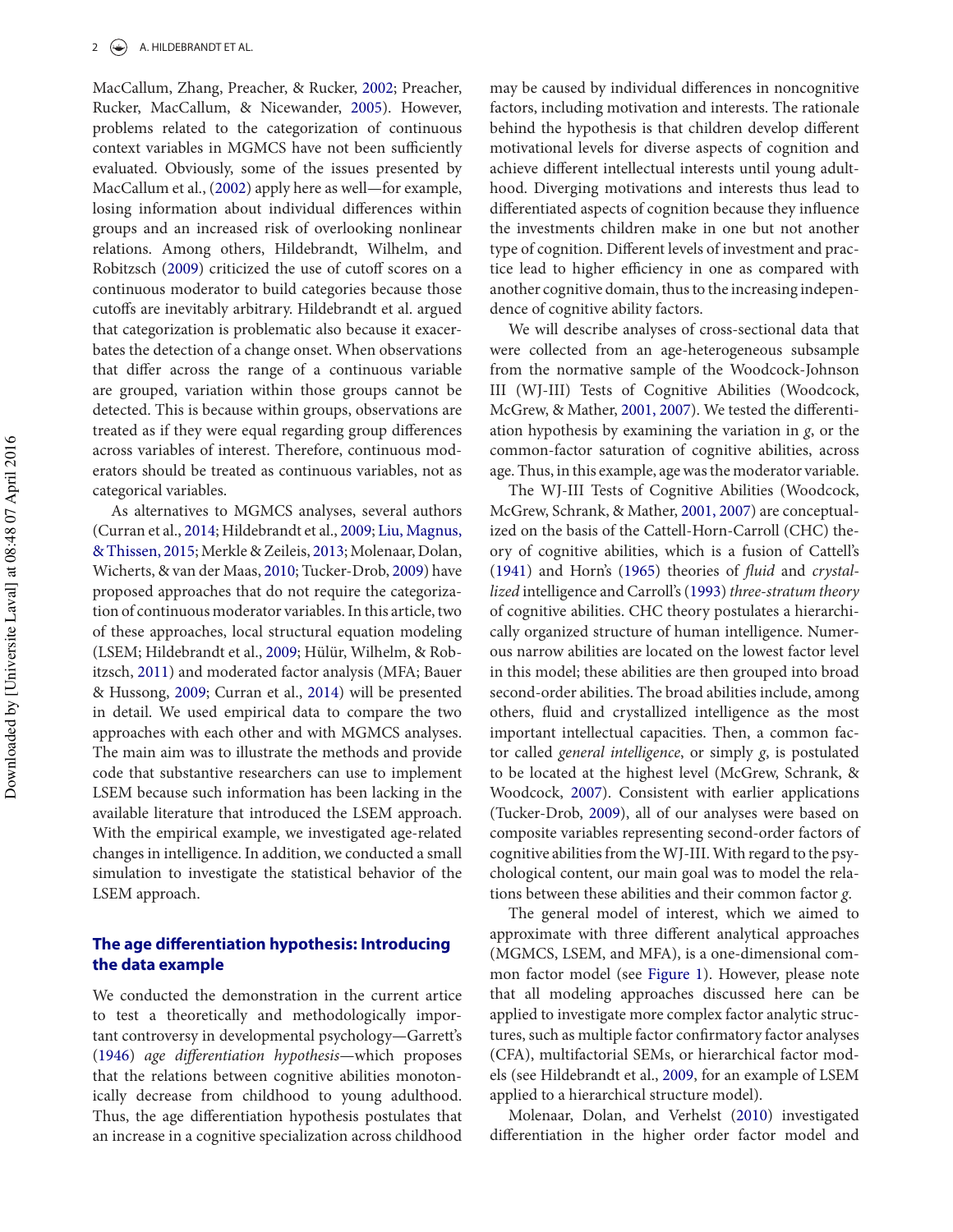

**Figure 1.** Path diagram of the one-factor model.  $\eta_a$  = common factor;  $\lambda_i(a)$  = factor loadings depending on age;  $Y_i$  = indicators;  $\varepsilon_{ia}$ = residual variables depending on age;  $\psi_i(a)$  = residual variances depending on age.

identified five possible sources of differentiation: (a) residual variances of the indicators, (b) loadings on the first-order factor, (c) first-order factor residual variances, (d) first-order factor loadings on the general factor, and (e) variance of the general factor. In the current study, we investigated differentiation in the one-factor model, using broad abilities as indicators. Thus, the possible sources of differentiation consisted of the residual variances of the scaled broad abilities, the factor loadings, and the factor variance. For factor identification purposes, we standardized the factor and freely estimated all factor loadings. Thus, differentiation was explored on the level of factor loadings and the residual variance of indicators. If heteroscedastic residuals were to occur, the conclusion would be that the measurement precision of broad abilities varies across age. If age-related changes in factor loadings were to occur, the conclusion would concern the g-saturation of indicators and thus the differentiation or dedifferentiation of cognitive abilities as previously defined.

## **Introducing the model to investigate age differentiation**

Assume for each person a vector of variables  $(A, Y_1, \ldots, Y_i, Y_i)$  $..., Y_I$ , where A denotes a person's age and  $Y_i$   $(i = 1, ..., I)$ the person's performance for each of the first-order abilities. In general, at the population level, we study the conditional means  $\mu_i(a) = E(Y_i | A = a)$  and the conditional covariances  $\sigma_{ii'}(a) = Cov(Y_i, Y_{i'}|A = a)$  of the first-order abilities, where a denotes specific age values. The conditional covariance matrix  $\Sigma(a)$ , including the conditional variances and covariances  $\sigma_{ii'}(a)$ , should be represented by a one-dimensional common factor model as follows:

$$
\Sigma(a) = \Lambda(a)\Lambda(a)^{T} + \Psi(a), \qquad (1)
$$

where  $\Lambda(a)$  is a column vector of loadings (at a specific age point *a*) and  $\Psi(a)$  is an  $I \times I$  matrix of age-conditional error variances and covariances (usually assumed to be diagonal). Note that the age differentiation hypothesis is a hypothesis about the age-conditional covariances and that restrictions are imposed only on the covariances and not on the conditional means. Please also note that age-related mean changes may be associated with age-related changes in the covariance structure. The one-factor model for each indicator and for each age value *a* can thus be written as

$$
Y_{ia} = \nu_i(a) + \lambda_i(a) \cdot \eta_a + \varepsilon_{ia}, \tag{2}
$$

where  $v_i(a) = E(Y_{ia})$  are age-specific intercepts and  $\varepsilon_{ia}$ are age-specific residuals, which are assumed to be uncorrelated with the common factor  $\eta_a$  and with the agespecific variances  $\psi_i(a) = Var(\varepsilon_{ia})$ . Researchers may also specify that the residual variances vary across the moderator. As we have outlined, in previous work, residuals have also been considered a source of differentiation (Molenaar, Dolan, & Verhelst, 2010). The common factor  $\eta_a$ is (locally) identified by setting its conditional mean to 0 and fixing its variance to 1:<sup>1</sup>  $E(\eta_a) = 0$  and  $Var(\eta_a) =$ 1. As pointed out before, in the present study, we were interested in only the (age-conditional) covariance structure, and thus, the intercepts  $v_i(a)$  were not restricted. By not restricting the intercepts, the mean structure of the model in Equation (2) became saturated and was completely determined by the age trends in the indicator variable  $Y_{ia}$ ; that is, the indicator-specific means equal the age-conditional means:  $v_i(a) = \mu_i(a)$ . Loadings on the common factor quantify how much variance the broad abilities share with each other. Therefore, if age differentiation occurs, the factor loadings should systematically vary with age in that they should be higher in childhood and decrease monotonically with increasing age.

This model should be estimated for each possible value of the moderator variable, and the course of the parameter estimates would be inspected. However, this is rarely feasible because only a finite subset of all the possible values of the continuous context variable is usually available in empirical research. In addition, a substantial part of today's research settings usually involve relatively small sample sizes and sometimes broad ranges on continuous moderators. It is uncommon and often unfeasible to sample hundreds of observations for all different values of a conceivable moderator variable such as age. Thus, the model needs to be approximated for single values of

 $1$  Note that different ways of identifying the common factor are possible—for example, by setting the loading of one indicator to 1 and specifying the intercept to be 0 (Bollen, 1989).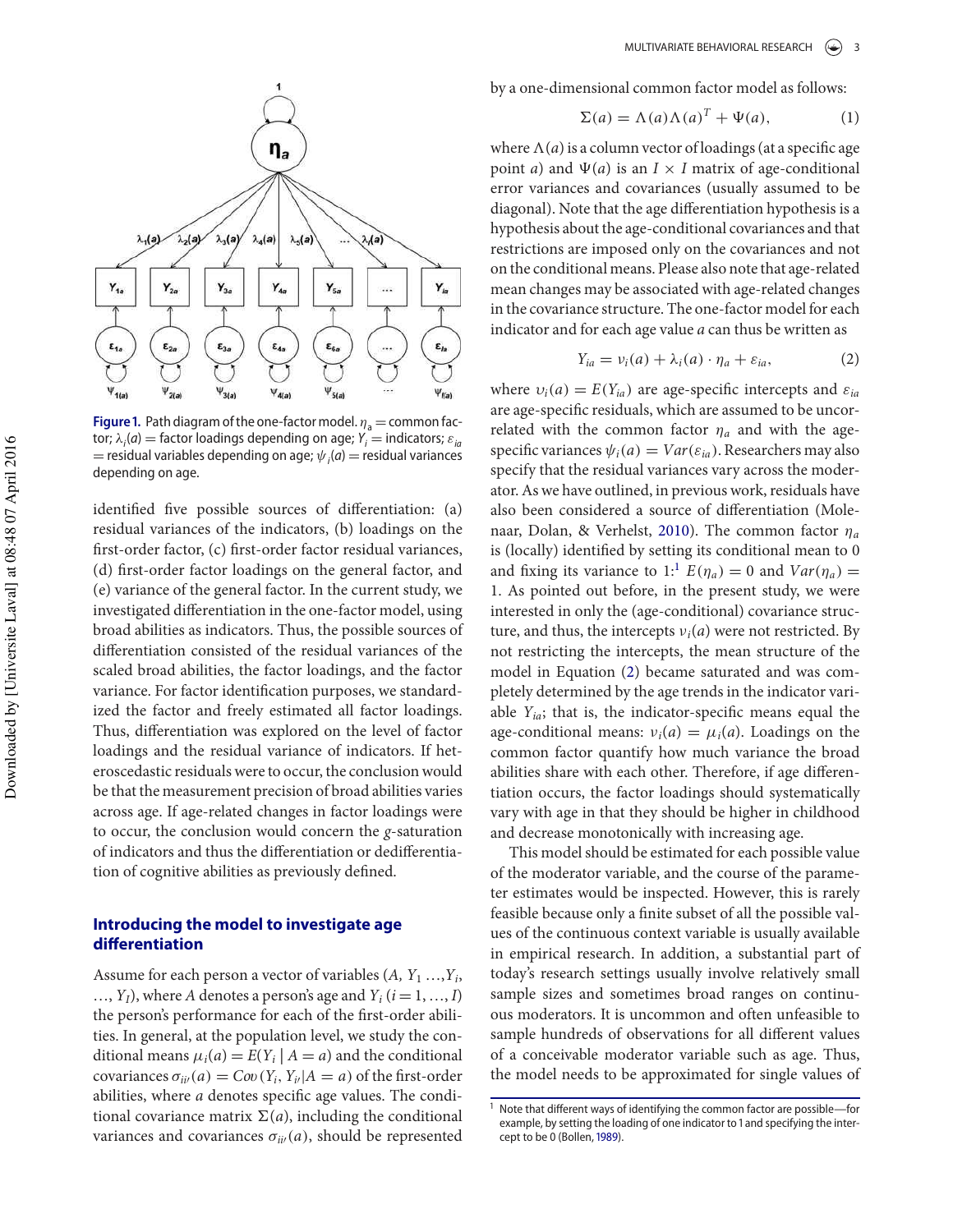the moderator. MGMCS, LSEM, and MFA are approaches that can be used to approximate the model given in Equation (2).

In his recent work, Molenaar (2015) set up a taxonomy of latent trait models for continuous and categorical moderator variables. This taxonomy is helpful for integrating the approaches discussed in the present article. If the data contain continuous trait indicator variables, and the moderator is an observed categorical one, the resulting latent trait model that can be used to consider moderation effects is a multiple-group factor model (see the MGMCS analyses in the present article). For the same continuous indicator variables, when entered in a factor model (note, however, that the parameter may vary across a continuous observed moderator), the resulting model is a moderated factor model (see the MFA analyses in the present article). An additional model category, again for continuous factor indicators and a continuous latent moderator variable, was introduced as the heteroscedastic factor model by Molenaar (2015). Tucker-Drob (2009) proposed latent interaction models (so-called latent moderated structures; Klein & Moosbrugger, 2000) for this category to investigate the age- and ability-related differentiation– dedifferentiation of intelligence. In our empirical example, the moderator (age) was an observed variable. Thus, we used MFA to illustrate factor-model-parameter variation across age. Furthermore, we will introduce a complementary modeling approach to MFA, the so-called LSEM, and propose it as a valuable exploratory method that offers advantages over MFA and that can be used to study variation in factor model parameters across a continuous observed moderator variable.

Thus, the aim of this article is (a) to assess and discuss the pros and cons of three competing, but also in some cases, as we will show, complementary, analytical approaches (MGMCS, LSEM, and MFA); (b) to further formalize LSEM as compared with descriptions in previous work (Hildebrandt et al., 2009) and investigate its statistical properties using an analytical derivation and a simulation study; and (c) to use three different methods to investigate whether differentiation occurs in our empirical example. Furthermore, we provide code for the easy implementation of LSEM.

## **Multiple-group mean and covariance structure analyses**

In MGMCS analyses, the continuous moderator variable age is collapsed into a set of discrete age groups. For each group  $a_g$  ( $g = 1, ..., G$ ), the common factor model is based on the following decomposition of the age-group-specific covariance matrix:

$$
\Sigma(a_g) = \Lambda(a_g)\Lambda(a_g)^T + \Psi(a_g), \tag{3}
$$

where  $\Lambda(a_g)$  is a column vector of age-group-specific loadings for a specific age group  $a_g$  and  $\Psi(a_g)$  is an  $I \times I$ matrix of age-conditional error variances and covariances (usually assumed to be diagonal). The one-factor model for each indicator is then given for each age group  $a_g$  as follows:

$$
Y_{ia_g} = v_i(a_g) + \lambda_i(a_g) \cdot \eta_a + \varepsilon_{ia_g},\tag{4}
$$

where the common factor  $\eta$  in the reference group is identified by setting the mean in each group to 0 and its variance to 1. The intercepts  $v_i(a_g)$  and residual variances  $\psi_i(a_g) = Var(\varepsilon_{ia_g})$  are freely estimated in each group. In addition, the residuals are assumed to be uncorrelated. The age differentiation hypothesis can then be tested in a two-step procedure (Little, 1997). In a first step, all model parameters (intercepts, factor loadings, and residual variances) in MGMCS analyses are allowed to differ across groups. A second step is applied to test whether the model fit deteriorates if all factor loadings are set to equality across the G age groups; that is,  $\Lambda(a_1) = \ldots = \Lambda(a_g) =$  $\ldots = \Lambda(a_G)$ . This condition is known as weak factorial invariance in the context of measurement invariance tests (Meredith, 1993; Widaman, Ferrer, & Conger, 2010). By fixing the loadings to be equivalent across groups, factor variances can be freely estimated in all groups except for the reference group (Little, 1997). Note that model testing with MGMCS analyses is generally used as a test of whether a parameter varies across the groups  $a_g$ . However, the MGMCS analysis framework is flexible enough to implement cross-group constraints to investigate specific parametric variations in factor model parameters across groups (see Tucker-Drob & Salthouse, 2008).

It is important to note that if observed data are scarce at single values of the moderator, researchers often collapse observations into groups that span relatively wide intervals of the moderator. In most cases, these categorical boundaries are arbitrary. Because the observations within a group are treated as equal with respect to the variancecovariance matrix of the indicators, it is obvious that categorization will lead to a loss of information and may result in only a poor approximation of the model of interest given in Equation (2).

### **Local structural equation models**

Instead of grouping participants who fall within a given range of the moderator as in MGMCS, in local structural equation models (LSEMs), observations are weighted around focal points (i.e., specific values of the continuous moderator variable). For every focal point, SEMs are sequentially estimated on the basis of weighted samples of observations. Ideally, SEMs are estimated in steps that are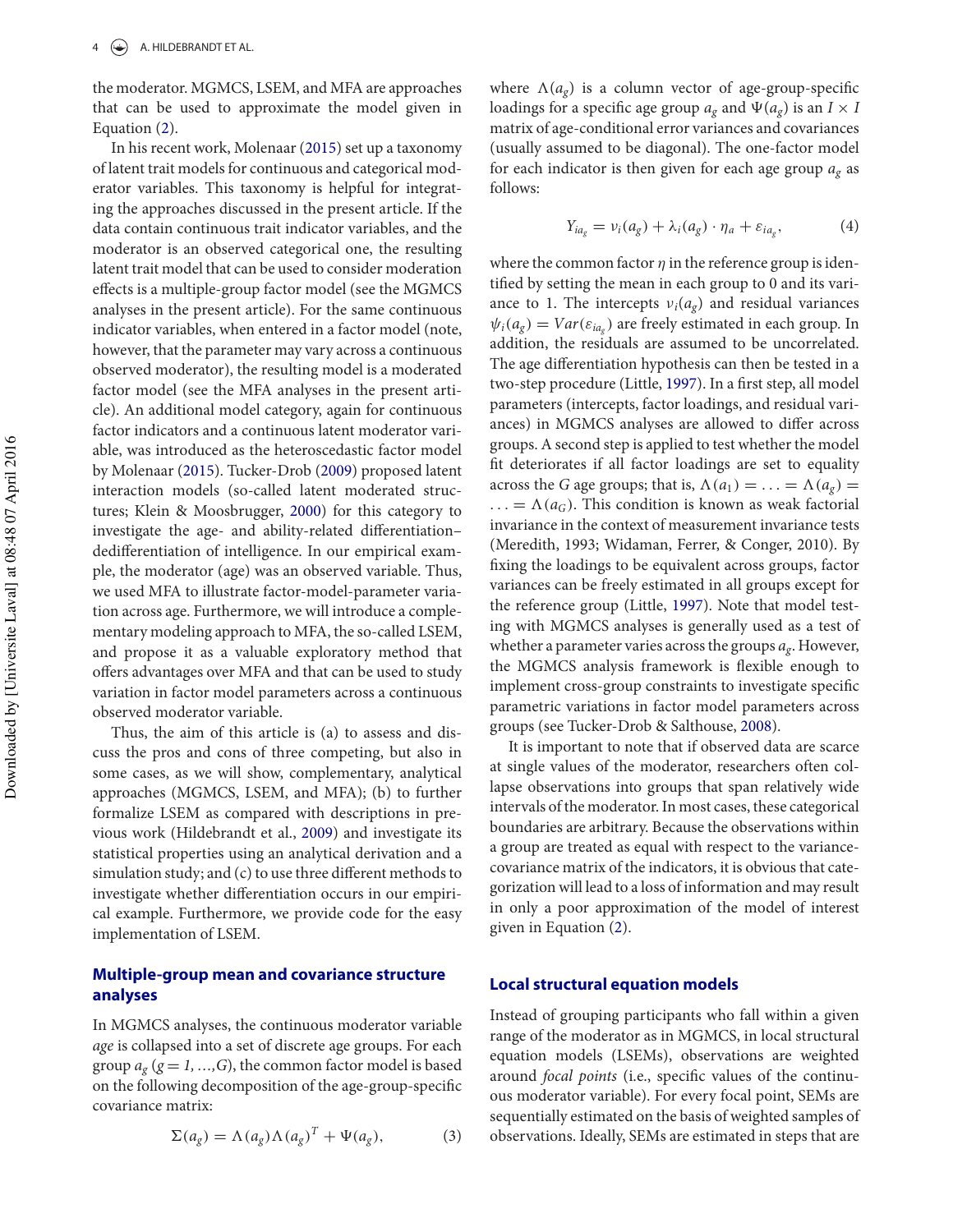as narrow as possible on the scale of the continuous variable. How narrow these steps can be depends on the available sample size but also on the weighting function that is applied. In principle, there are many suitable weighting functions (for examples, see Fox, 2000; Wu & Zhang, 2006). For example, in the present study, each whole year—the granularity with which age was recorded—is an appropriate focal point.

Why the sample size at target focal points has to be considered before choosing the weighting function and its bandwidth can be illustrated as follows: Consider a study in which 15 observations were sampled at each focal age point measured in years, ranging from 4 to 23. By using weights for observations below and above the focal point, the effective sample size  $(N$  at focal points, achieved by weighting; see the following for elaborations) for LSEMs may reach a number that is generally suitable for estimating SEMs. However, the available  $N$  at the focal points is just one aspect to be considered. Decisions about how narrow the steps should be—if not restricted by the available sample size—are also guided by the researcher's considerations of how smooth the estimations of the parameter plots should be across the moderator.

A Gaussian kernel function can be used to weight observations around focal points (Gasser, Gervini, & Molinari, 2004; see also Hildebrandt et al., 2009; Hülür et al., 2011). The assumption behind this weighting procedure is that observations that are close to each other on a continuous scale are more similar than more distal observations. For every focal point (in our case, age in years), participants with that specific focal value receive the highest weight, whereas observations farther away from the focal point receive lower weights. Therefore, each estimated model is most strongly influenced by focal observations but is also influenced by observations near the focal point and influenced less by observations farther from the focal point. Repeating this procedure across the entire range of the moderator variable provides an approximation of the results that would occur if separate SEMs were fit to each focal point. As the name Gaussian suggests, this weighting procedure is based on the standard normal density function. The resulting weights are normally distributed around each focal point (see Figure 2). Observations at focal points receive a weight of 1 (see the focal points for ages 10, 15, and 22 in Figure 2, represented by small triangles, and the dashed vertical lines tracking the sizes of those points' weights). Observations with moderator values higher or lower than the focal point values receive weights smaller than 1. Because the normal density function has no limits on its lower and upper sides, all observations enter all models at each focal point, but observations that are far away from the focal points have very small values (below 0.01) as shown in Figure 2.



Figure 2. Gaussian kernel weighting functions for three selected focal age points used in LSEM. For the clarity of the illustration, only the courses of the weights for focal ages 10, 15, and 22 are shown. Focal age points are marked with small triangles along the x-axis, and the size of the weighting at the focal points (see the value of on the y-axis) is tracked with straight dashed lines.

### **Computing weights for LSEM**

Weights for LSEM are computed by the following formulas. The bandwidth  $(bw)$  is calculated by the formula

$$
bw = \frac{h \cdot SD_A}{\sqrt[5]{N}},\tag{5}
$$

where h is the bandwidth factor;  $SD_A$  denotes the standard deviation of the moderator variable (A for age in our example); and N is the size of the total sample being analyzed. The bandwidth thus represents the standard deviation of the normal density function around each focal value of the moderator (denoted as  $a_0$  in our example that uses age as a moderator). For example, if a bandwidth factor of  $h = 2$  is chosen, observations farther than 2 times the bandwidth from the focal point receive only very small weights. Different bandwidth factors can be used: The factor  $h = 1.1$  has been proposed in the nonparametric density estimation literature (e.g., Silverman, 1986), but simulation studies are needed to determine the optimal bandwidth for the application of LSEM to data that are characteristic of psychological research (see the simulation study that follows).

For each observation, a z value is calculated:

$$
z(a, a_0) = \frac{a - a_0}{b w}.
$$
 (6)

Weights are then calculated using the Gaussian kernel function:

$$
K(z) = \exp(-z^2/2). \tag{7}
$$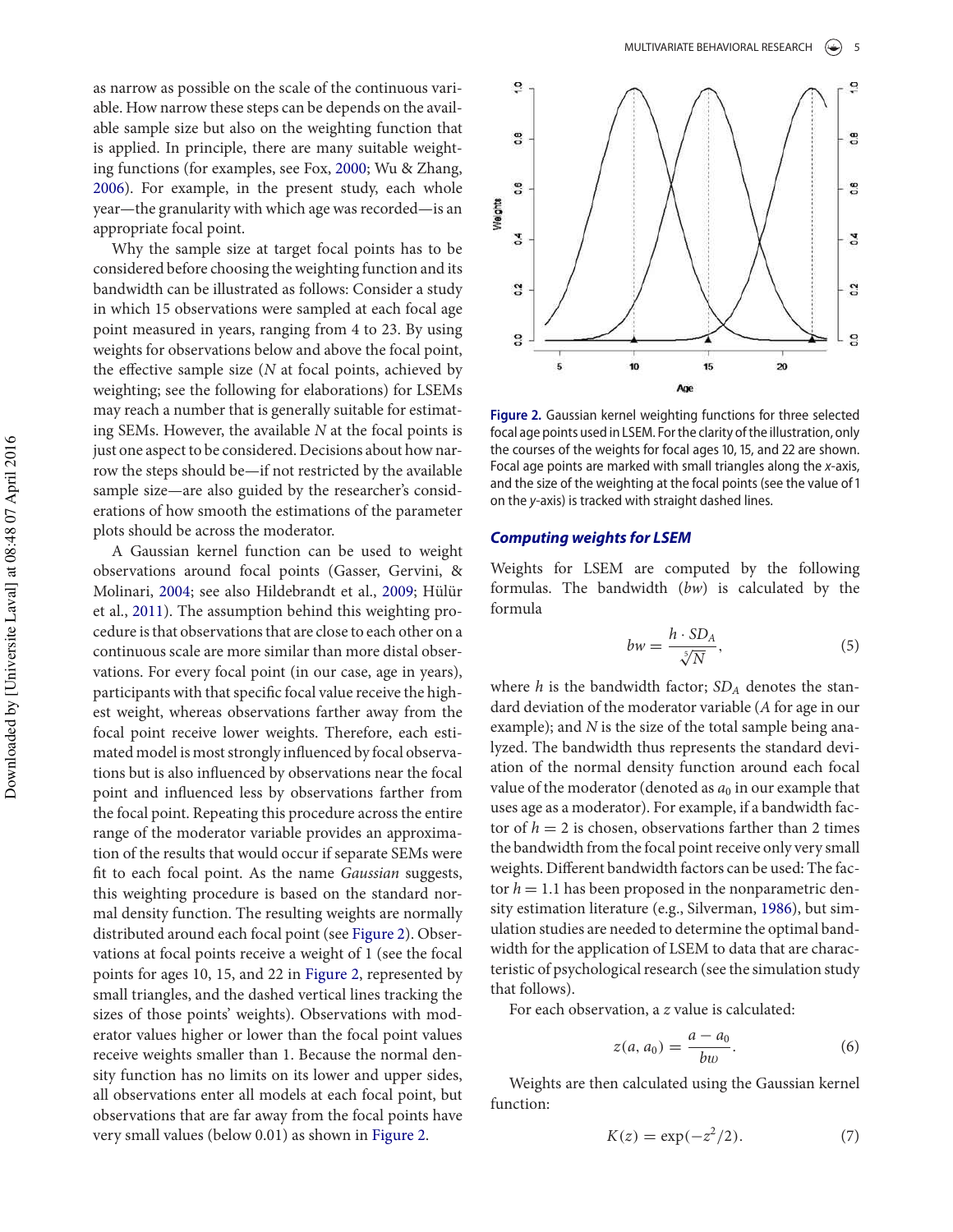As z values increase, the resulting weights get smaller. Focal observations receive the largest weight because they will have  $z$  values of 0. At a  $z$  value of 0, the density function reaches its maximum of  $K(0) = 1$ . The weights that vary between 0 and 1 are then calculated as follows:

$$
W(a, a_0) = K(z(a, a_0)).
$$
 (8)

In general, the larger the bandwidth is, the smoother the resulting parameter function (the plot of the estimated model parameter along age) will be.<sup>2</sup> Thus, the bandwidth is essentially a smoothing parameter.

It should be mentioned that the MGMCS analysis is essentially based on a weighting scheme in which several focal points along the scale of the moderator—as many as are included in one group in the MGMCS analysis are fully weighted, and weights of 0 are allocated to all other observations. Thus, the case in which MGMCS is fit to all of a moderator's focal points could be considered a special case of LSEM. However, comprehensive data sets that allow MGMCS modeling at all focal values of a continuously measured moderator are extremely rare. Thus, MGMCS usually includes many values of a moderator in one group and considers observations at different focal points within one group to be equal.

In LSEM, because the Gaussian kernel function utilizes the observations around a focal point, the number of observations for that model is higher than it would be if only the observations with that exact focal age value were included (see Figure 2). This is beneficial if the number of observations that are available is small somewhere in the distribution of the continuous moderator variable. See Table 1 for an example of how a model's sample size changes as a function of its weights. Usually weights are not standardized to the sum of  $N$  in nonparametric regression analyses and we follow the standard procedure practiced in this literature (e.g., Wu & Zhang, 2006). The effective N provides an estimate on how informative is the sample size at every focal point.

Note that focal points in the middle of the range of the moderator receive substantial weights from both lower and higher values, whereas focal values at the boundaries of the range of the moderator receive weights that are considerable in their magnitude only from either higher or lower values (see the focal value of 22 at the right boundary in Figure 2). This occurs because observations

**Table 1.** Calculation of the effective N at focal age 10 ( $h = 2$ ).

| No. of observations<br>$N=7$        | Age | Only weighting<br>$SD_A = 1.11$ focal observations kernel function | LSEM weights<br>based on Gaussian |
|-------------------------------------|-----|--------------------------------------------------------------------|-----------------------------------|
|                                     |     |                                                                    | .87                               |
|                                     |     |                                                                    | .87                               |
|                                     | 10  |                                                                    |                                   |
|                                     | 10  |                                                                    |                                   |
|                                     |     |                                                                    | .87                               |
| 6                                   |     |                                                                    | .87                               |
|                                     | 12  |                                                                    | .56                               |
| Sum of observations $=$ Effective N |     |                                                                    | 6.04                              |

Note. In traditional analyses, only focal observations would receive full weights (see the third column of the table). In LSEM, based on the Gaussian kernel function, proximal observations, albeit not fully weighted, are also included in the model calculations at focal points. The sum of the weights equals the effective sample used in LSEM;  $h =$  bandwidth factor.

are de facto not available to the left versus to the right of the moderator values at the two boundaries, and consequently, there is no observation to be weighted by. Thus, the models estimated for focal points at the boundaries of the range of the moderator incorporate observations only with focal values that are either larger or smaller than the focal value of interest. When observations are scarce and LSEM is used to estimate local models, results at the left and right edges of the parameter functions should be interpreted with caution.

In our example, although not fully weighted, participants whose ages differ from the focal age point are entered into the models in an LSEM approach. As a consequence, there is variance in age in each of the estimated local models. When inspecting, for example, weights around the focal age of 10 in the current sample (see Figure 2), it can be seen that observations 3 points below and above the focal age are weighted notably above 0. However, if age-related changes in indicator means are present, the loadings and residual variances for an individual focal point will implicitly reflect these age trends. As the model in Equation (2) is aimed at modeling only the conditional covariance structure (conditioned on age), estimates of factor loadings will be distorted by indicator-specific age trends. The distortion will be due to mean-induced covariation between indicators and the moderator (Figure 3 shows the nonlinear relations between age and two broad abilities chosen for illustrative purposes).

Therefore, if such trends are present, all indicators should be detrended with regard to the moderator (i.e., age) and potentially the squared value of the moderator to control for linear and quadratic mean trends. The detrending needs to be conducted locally (Fan & Gijbels, 1996), before the LSEM analyses, and at the level of the observed data, using the same weighting function that will subsequently be used for conducting LSEM. This

 $2$  The reason for this is that as the bandwidth increases, the overlap between the highly weighted observations increases. In each model, at a focal point, the overlap between the sample and neighboring samples becomes larger, and as a consequence, the parameter estimates of the different models become more similar. If the bandwidth approximated infinity, then all observations would be fully weighted in every model. All parameter plots would consequently show straight lines because the parameter estimates would be identical in every model. By contrast, a bandwidth that approximates 0 would use a weighting function that gives full weight to observations at that particular focal point while giving all other observations a weight of 0.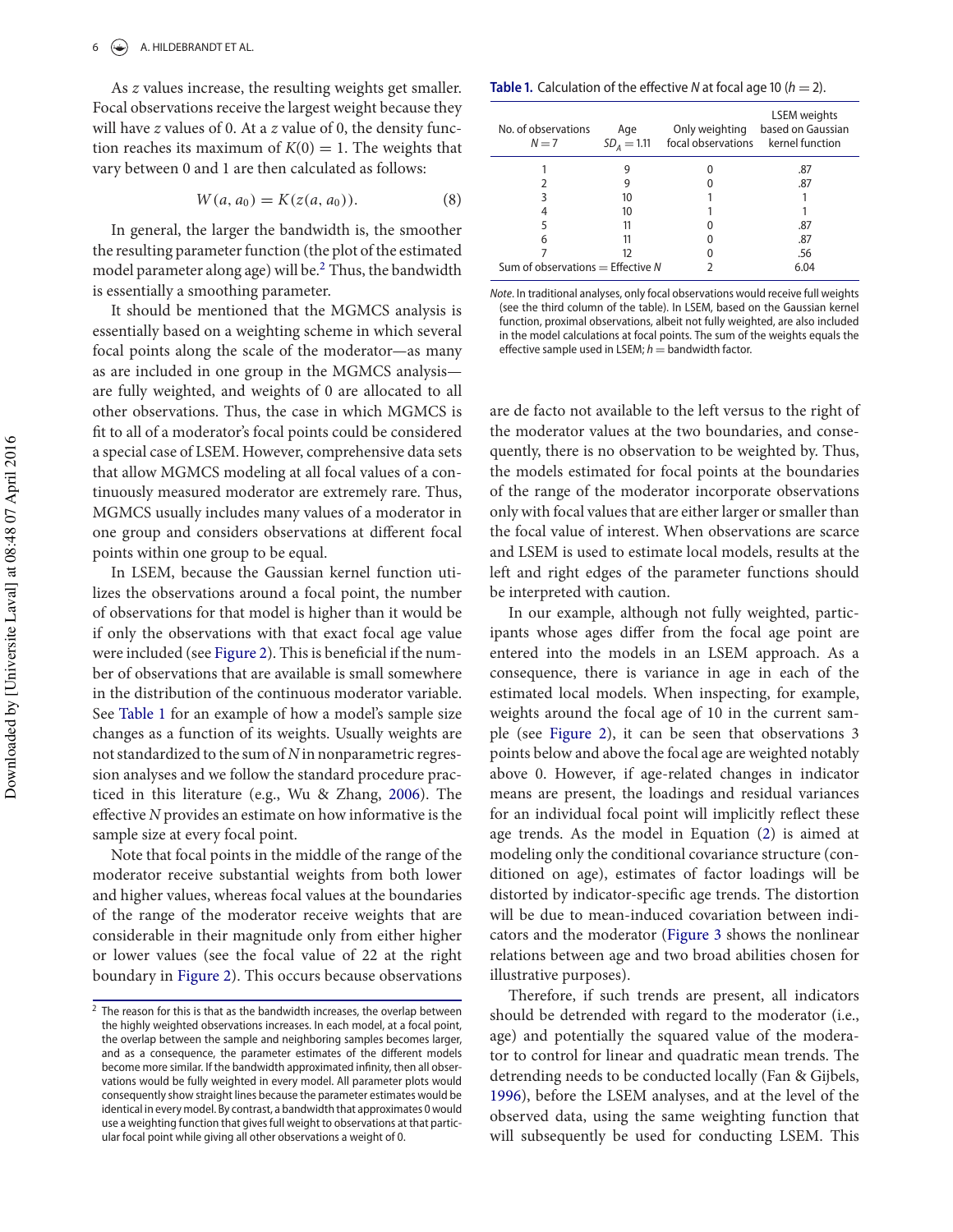

**Comprehension-knowledge (Gc)** 

Figure 3. Boxplot showing the relations between two exemplary broad abilities (Gc and Gf) and age.

detrending procedure is also known as local polynomial smoothing (see Fan & Gijbels, 1996).

Following a reviewer's suggestion, we provide an analytical derivation of the statistical behavior of LSEM using techniques from nonparametric statistics. The Appendix shows that LSEM estimates of loadings and residual variances are asymptotically normally distributed if the bandwidth factor h is chosen proportional to  $N^{-1/5}$ . On the basis of this finding, it can be concluded that estimates are consistent and asymptotically unbiased. The proof of asymptotic normality relies on two facts. First, using nonparametric estimation techniques, a conditional covariance matrix  $\hat{\Sigma}(a)$  is calculated, and it is shown that  $\hat{\Sigma}(a)$  provides a consistent estimate of  $\Sigma(a)$  (Yin, Geng, Li, & Wang, 2010). Second,  $\Sigma(a)$  is plugged into a confirmatory factor analysis from which the estimates of the parameter functions (for loadings and residual variances) are obtained. Using the implicit function theorem and applying the delta method (Wasserman, 2004), one can derive the asymptotic normality of the distribution for these parameter functions.

### **Permutation test for assessing the significance of parameter variations in LSEM**

With LSEM, it is not possible to conduct a direct inferential test of the magnitude of variations in model parameters as in traditional model comparisons that are based on the likelihood function in MGMCS. However, parameter variations can be tested for statistical significance by implementing a permutation test (Good, 2005; see Briley, Bates, Harden, & Tucker-Drob, 2015; Hülür et al., 2011; Liu et al., 2015, for applications). More specifically, this is the test of the null hypothesis that a parameter  $\gamma$  (e.g., factor loading, residual variance) is constant across values of a continuous moderator variable.

For this test, first, a large number of permutation data sets are generated. Each of these data sets contains all variables from the original data and a permuted version of the original moderator variable. The permuted variable is obtained by repeatedly and randomly allocating values of the moderator variable to all observations. It can thus be assumed that in each of the permutation data sets, there is no systematic relation between the permuted version of the moderator variable and any parameter from the estimated SEM.

In a first step, for each of the permutation data sets, the series of locally weighted models are estimated on the basis of the permuted moderator variable. Then, in the next step, the parameter estimates from each permutation data set are used to test the null hypothesis that the parameter  $\gamma$  is constant across the moderator. Before calculating the test statistic, a weighted average for the parameter function needs to be computed with the formula

$$
\bar{\gamma} = \sum_{k} \gamma (a_k) \cdot w (a_k), \qquad (9)
$$

where k runs across the set of defined focal values on the moderator;  $\gamma$  ( $a_k$ ) is the parameter estimate at the focal value  $a_k$  of the moderator; and  $w(a_k)$  is a vector of weights that sum to 1. If there is equal weighting and 10 focal values on the moderator variable, the weights will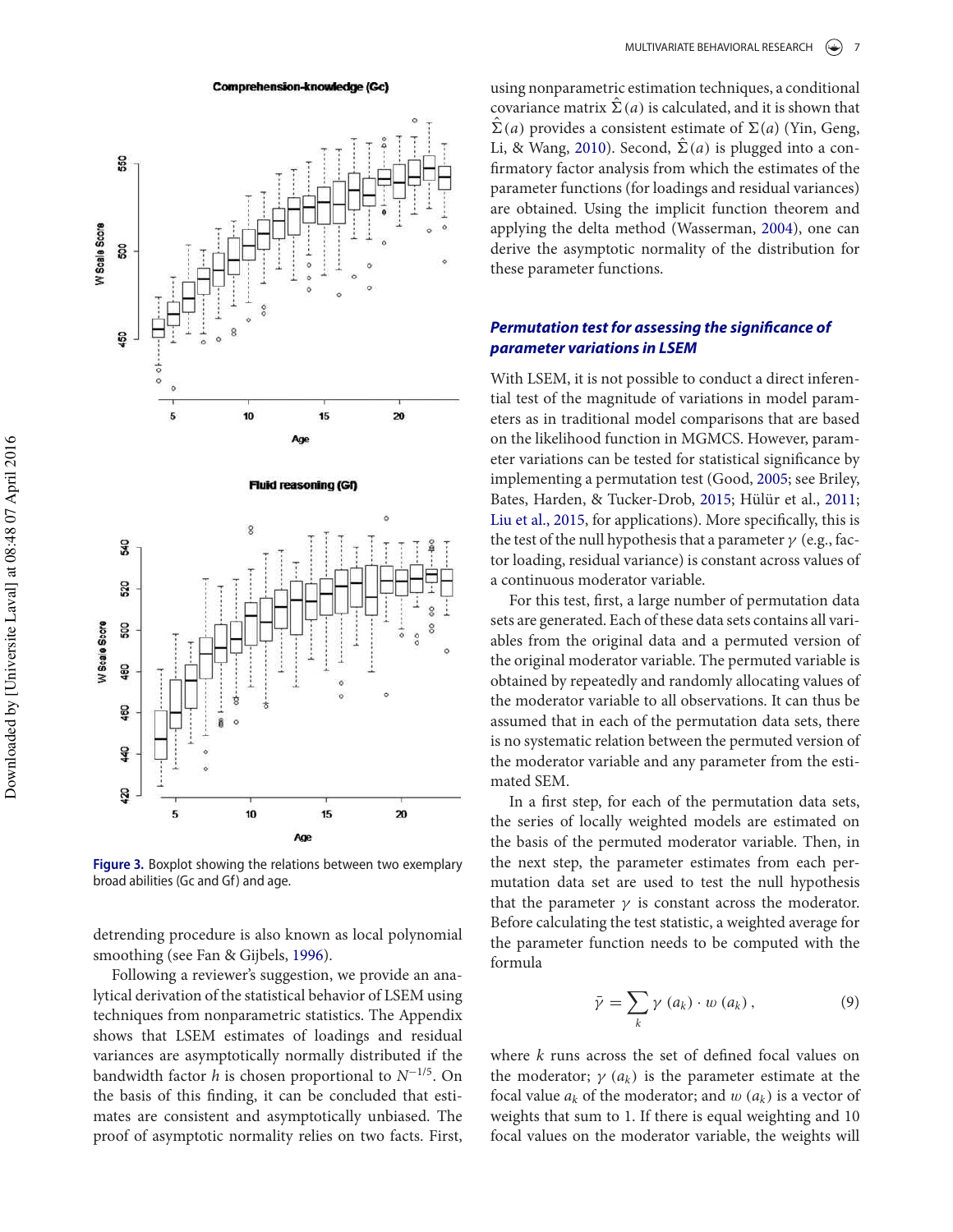each take a value of 1/10. The test statistic of the permutation test now quantifies how strongly  $\gamma$  ( $a_k$ ) varies around the average of the parameter function  $\bar{\gamma}$ , and is written as

$$
SD_{\gamma} = \sqrt{\sum_{k} (\gamma(a_k) - \bar{\gamma})^2 \cdot w(a_k)}.
$$
 (10)

The distribution of  $SD_{\gamma}$  across the permutations is then used to test the null hypothesis that  $\gamma$  (*a*) is constant across the continuous moderator a (age in our case). Given a certain significance level (e.g.,  $\alpha = .05$ ), the null hypothesis is rejected if the empirical value of  $SD_{\gamma}$  is greater than the corresponding percentile of the permutation distribution (e.g., 95th percentile).

Alternatively, pointwise hypotheses can be tested. For example, the hypothesis that a parameter  $\gamma$  at a specific focal point  $a_k$  does not deviate from the average of the parameter function  $\bar{\gamma}$  could be tested by computing the following test statistic:

$$
T_{\gamma_{(a_k)}} = \gamma(a_k) - \bar{\gamma}.
$$
 (11)

Again, the null hypothesis is rejected if the empirical value of  $T_{\gamma(a_k)}$  is greater than the corresponding percentiles of the permutation distribution (e.g., 2.5th and 97.5th percentiles). However, when testing several pointwise hypotheses, researchers need to consider the risk of an increase in the Type I error rate (e.g., Maxwell & Delaney, 2004). The test statistic of the permutation test could also be adapted to test more complex and informative hypotheses, including specific contrasts.

### **Moderated factor analysis**

Moderated Factor Analysis (MFA; e.g., Bauer & Hussong, 2009; Curran et al., 2014) is an alternative approach that allows for the examination of factor model parameters along an observed continuous variable and is less exploratory than LSEM. As mentioned previously, in the taxonomy suggested by Molenaar (2015), latent trait models that are moderated by an observed continuous variable are subsumed under the category MFA. LSEM, as has been described, can be seen as a special, exploratory modeling approach in the MFA model category.

The main idea of MFA is that the factor model parameters (loadings, intercepts, and residual variances) are allowed to vary across a set of between-person covariates. In our case, age is the between-person covariate, and each parameter varies deterministically as a parametric function of age. To illustrate the use of MFA in our example data, we allow each factor model parameter to vary as a quadratic function of age. More specifically, in the factor model  $Y_{ia} = v_i(a) + \lambda_i(a) \cdot \eta_a + \varepsilon_{ia}$ , the factor loading of an indicator is predicted by the following relation:

$$
\lambda_i(a) = \lambda_{i0} + \lambda_{i1} \cdot a + \lambda_{i2} \cdot a^2, \qquad (12)
$$

where the parameter  $\lambda_{i1}$  represents the linear regression weight of age (*a*);  $\lambda_{i2}$  represents the quadratic regression weight of age; and  $\lambda_{i0}$  is the regression intercept. The interpretation of the model parameters is similar to that of a regression analysis involving quadratic terms (Cohen, Cohen, West, & Aiken, 2003). Positive values indicate that as age increases, the factor loadings for the broad abilities also increase. As age was centered, the regression intercept  $\lambda_{i0}$  can be interpreted as the expected loading at the mean of the variable age. Similarly, the intercepts of the broad abilities also vary as a function of age:

$$
v_i(a) = v_{i0} + v_{i1} \cdot a + v_{i2} \cdot a^2, \qquad (13)
$$

where the parameters  $v_{i0}$ ,  $v_{i1}$ , and  $v_{i2}$  are the regression coefficients. In addition, the residual variances are allowed to vary as a function of age:

$$
\psi_i(a) = \exp[\psi_{i0} + \psi_{i1} \cdot a + \psi_{i2} \cdot a^2], \qquad (14)
$$

where the parameters  $\psi_{i0}$ ,  $\psi_{i1}$ , and  $\psi_{i2}$  are the regression coefficients of a log-linear relation given that the variances are bounded by zero.

In the original formulation, the MFA model parameters vary deterministically as a parametric function of the moderator variable age. However, in a natural extension of MFA, the variation that is explained by the moderator variable is separated from the unexplained variation for each model parameter. This can be done by including a residual term in the regression equation for each factor model parameter. More specifically, for each loading, intercept, and residual variance, Equations (12), (13), and (14) are extended as follows:

$$
\lambda_i(a) = \lambda_{i0} + \lambda_{i1} \cdot a + \lambda_{i2} \cdot a^2 + u_{\lambda ia} \tag{15}
$$

$$
v_i(a) = v_{i0} + v_{i1} \cdot a + v_{i2} \cdot a^2 + u_{via}
$$
 (16)

$$
\psi_i(a) = \exp[\psi_{i0} + \psi_{i1} \cdot a + \psi_{i2} \cdot a^2 + u_{\psi i a}], \tag{17}
$$

where  $u_{\lambda i a}$ ,  $u_{\nu i a}$ , and  $u_{\psi i a}$  are uncorrelated and normally distributed residuals with zero means and indicatorspecific variances  $\tau_{\lambda i}^2$ ,  $\tau_{\nu i}^2$ , and  $\tau_{\psi i}^2$ . The indicator-specific residual variances describe the variation in a factor model parameter that is not explained by the moderator variable. For example, a large residual variance  $\tau_{\lambda i}^2$  for the loading of indicator  $i$  implies that only a small part of the variation in the factor loading of indicator  $i$  across age can be attributed to the linear and quadratic effects of age.

MFA can be considered a parametric version of the nonparametric LSEM approach because MFA specifies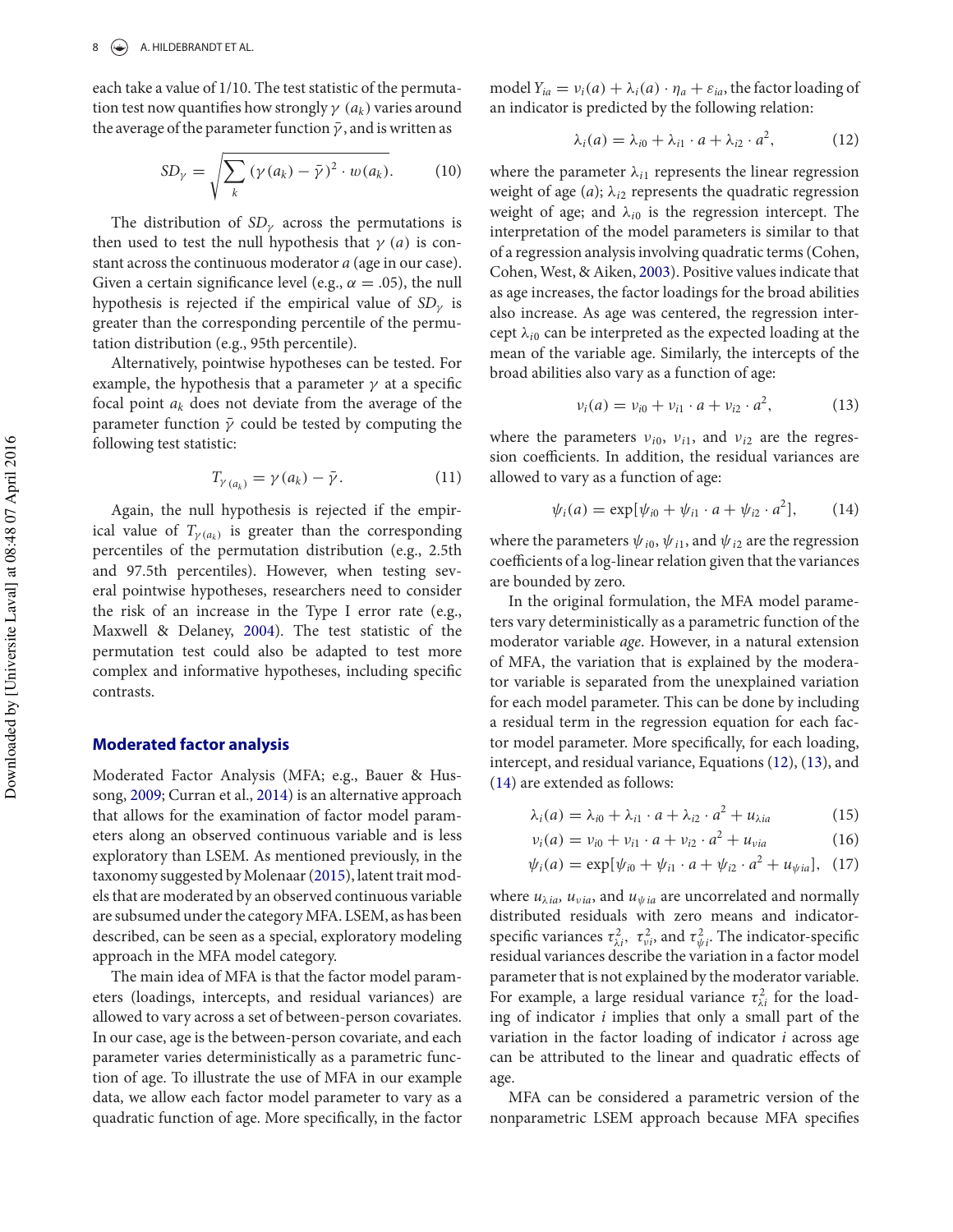(parametric) regression equations to explain variation in factor model parameters. In this respect, MFA is a more confirmatory approach than LSEM because the functional relation between the factor model parameter and the moderator needs to be specified.

#### **Research question for the empirical illustration**

The aim of the empirical illustration was to investigate whether the three modeling approaches described, and specifically LSEM, would lead to the same substantive conclusions regarding the moderating effects of age on the parameters of the one-factor measurement model of cognitive abilities. We showed that the statistical model specified in Equation (2) can be approximated with MGMCS, LSEM, or MFA. Throughout, we chose to use the variable age as an example of a moderator variable because age can be measured with varying levels of resolution and because research applications with age as a moderator are frequently found in the literature.

With our example, we aimed to illustrate a realistic scenario that frequently occurs in empirical studies in which data are rather scarcely sampled along a continuous moderator. Specifically, we aimed to illustrate the sensitivity of the three analytical approaches to detect differentiation between cognitive abilities across childhood. Thus, we estimated the moderating effect of age in MGMCS, MFA, and LSEM using a subset of the available data ( $N = 1,087$ ) from the normative sample of the Woodcock-Johnson III (WJ-III) Tests of Cognitive Abilities (Woodcock, McGrew, & Mather, 2001, 2007).

In addition, we conducted a small simulation study with two objectives. First, this study can be considered a first step in evaluating the statistical properties of the LSEM approach. Second, we use this study to provide researchers with further guidance for selecting the bandwidth factor  $h$  for calculating sample weights, a central part of the LSEM approach.

#### **Data example**

#### **Indicators**

Figure 1 illustrates a general cognition factor indicated by the seven broad cognitive abilities. Table 1S (in the Supplementary Material) provides a summary description of the measures and ability scores. Comprehensionknowledge and Fluid reasoning hereby correspond to crystallized and fluid intelligence, respectively. Each of the WJ-III second-stratum broad cognitive abilities is a cluster score obtained by averaging two W-scaled first-stratum cognitive ability tests (see Table 1S). Thus, each of the two W scales contributes equally to the cluster score. The W scale is a transformation of the Rasch model (Woodcock, 1999), which provides a common scale for the ability of a person and the difficulty of a task. The test's W scales are each centered on a value of 500, which constitutes the approximate average performance of 10-year-olds (McGrew et al., 2007).

#### **Sample**

The WJ-III normative sample consists of four crosssectional subsamples (preschool, school, college, and adult subsamples) that are each representative of the U.S. population (McGrew et al., 2007). For the age range of 4 to 23, the original data set comprised  $N = 5,475$  participants; 50.78% female;  $M_{\text{age}} = 11.75$ ;  $SD_{\text{age}} = 5.18$ . We selected this age range because it is broad enough to detect potential differentiation effects that would be expected according to the age differentiation theory of cognitive abilities. To illustrate a scenario that more frequently occurs in empirical studies, we selected a smaller data set from this original sample for our illustrative analyses. This sample more closely reflects the prevalent sample sizes in the field. Thus, we randomly selected 40%–60% (depending on the density of the sampling in the original sample) of the available observations at each focal age point between 4 and 23 by completely excluding observations with missing values on any indicator. This resulted in focal age samples with the following numbers of persons:  $N_{A=4}$  $= 46; N_{A=5} = 49; N_{A=6} = 57; N_{A=7} = 63; N_{A=8} = 69; N_{A=9}$  $= 67; N_{A=10} = 78; N_{A=11} = 72; N_{A=12} = 67; N_{A=13} = 64;$  $N_{A=14} = 64; N_{A=15} = 52; N_{A=16} = 67; N_{A=17} = 56; N_{A=18}$  $= 53; N_{A=19} = 43; N_{A=20} = 47; N_{A=21} = 39; N_{A=22} = 29;$  $N_{A=23} = 30$ . It is obvious that the sample sizes at several of the focal age values were too small to estimate a separate model for that focal age point, thus illustrating the necessity of an LSEM approach. For the MGMCS analysis, we merged these samples into six groups with the following age ranges:  $4-6$  ( $N_{A=4-6}$  = 152),  $7-9$  ( $N_{A=7-9}$  = 199),  $10-12$  ( $N_{A=10-12} = 217$ ),  $13-15$  ( $N_{A=13-15} = 197$ ),  $16-18$  $(N_{A=16-18} = 176)$ , and 19–23  $(N_{A=19-23} = 188)$  years. We applied MFA to the entire random sample of  $N = 1,129$ participants.

#### **Software and model estimation**

The MGMCS and LSEM approaches were estimated in R (R Development Core Team, 2008) using the structural equation modeling packages lavaan (Rosseel,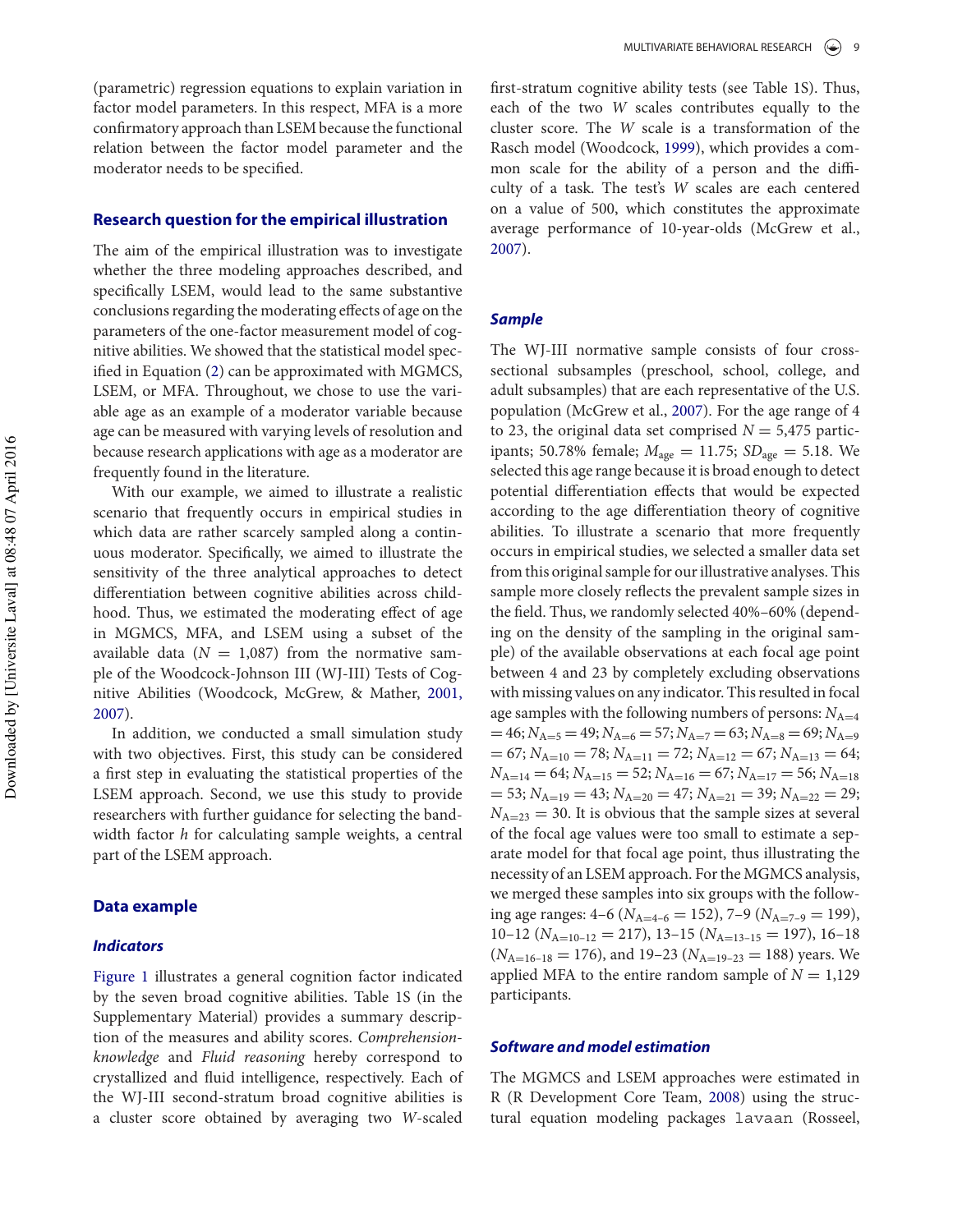2012) and lavaan.survey (Oberski, 2014). For the LSEM approach, we programmed a wrapper function lsem.estimate (see the Supplementary Material) in the sirt package (Robitzsch, 2015). This function conducts all the data management and analysis steps (e.g., calculation of weights, model estimation in lavaan, management of output files, plots of parameter functions). The lavaan. survey package (Oberski, 2014) is also applied in the lsem.estimate wrapper function because the structural equation model in lavaan has to be extended to weighted data when estimating LSEM. An additional R function lsem.permutation performs the permutation tests (see the Supplementary Material for the R code). The number of permutations for testing the global and pointwise hypotheses was set to 1,000.

The parameters of the MFA were estimated using a Bayesian approach. We used the WinBUGS software (Windows version of Bayesian inference using Gibbs sampling; Spiegelhalter, Thomas, Best, & Lunn, 2003; see also Lunn, Jackson, Best, Thomas, & Spiegelhalter, 2012), which is a flexible program for Bayesian analyses of statistical models (see the Supplementary Material for the WinBUGS code). Diffuse or vague prior distributions were assigned to each model parameter. For the coefficients of the regressions predicting the loadings, intercepts, and residual variances, flat normal prior distributions with mean 0 and variance 1,000 were specified. Following recent recommendations for variance parameters in Bayesian analyses of hierarchical models (Gelman & Hill, 2007; Jackman, 2009), uniform distributions for standard deviations were used as prior distributions for the residual variation of the regressions. More specifically, the standard deviations of the residuals of the regressions were assumed to be uniformly distributed across the range (0, 100). Given the standardized metric of the W scales ( $M = 500$ ,  $SD = 50$ ), we think that the assumption regarding the standard deviation of the residuals that has been expected to be in the range 0 to 100, provided no information that was relevant to the inference. In WinBUGS, Markov chain Monte Carlo (MCMC) techniques are used to approximate the posterior distributions of the model parameters. We specified an MCMC chain of 5,000 iterations with a burn-in period of 2,500. To assess the convergence behavior of the MCMC algorithm, we inspected the trace plots of the univariate chains for each parameter. In addition, the Rhat statistic (Gelman & Hill, 2007) was calculated by dividing the MCMC chain into three subchains. The Rhat statistics of all parameters were smaller than 1.05, thus indicating sufficient convergence of the MCMC algorithm. The mean and standard deviation of the posterior distribution were used as the point and standard error estimates of the corresponding model parameter. A Wald test based on the MCMC output was specified to conduct single- and multiple-parameter tests.<sup>3</sup>

We decided to use the WinBUGS software and MCMC techniques to estimate the parameters of the MFA model for two reasons. First, the WinBUGS software is extremely flexible in its model specification facilities, and the user has complete control over the ability to define the parameter to be estimated. Second, WinBUGS and MCMC techniques can generally be used with diffuse or noninformative priors, and in this case, the results can be expected to be similar to those achieved by maximum likelihood estimations (Gelman et al., 2014). However, the use of MCMC techniques in a frequentist interpretation has the great advantage of flexible model specification. In our case, residual random effects for intercepts, loadings, and variances could be easily added to the model (see Equations [15], [16], and [17]). Another advantage of implementing MFA using WinBUGS is that WinBUGS is also freely available and easily accessed via R. Please note that the MFA model with age-specific residuals (see Equations [12], [13], and [14]) can be specified in widely used latent variable software (Mplus, OpenMx) by using definition variables to define how factor model parameters are moderated by a continuously measured observed variable (see Cheung, Harden, & Tucker-Drob, 2015).

### **Results**

We report unstandardized parameter estimates. This facilitates comparisons between the three approaches. Furthermore, the comparison of factor loadings needs to be based on unstandardized parameters because standardization is influenced by variable (residual) variances. The parameter functions obtained by applying MGMCS, LSEM, and MFA for all broad abilities are displayed in Figure 4.

## **Multiple-group mean and covariance structure analyses**

In a first step, all model parameters (intercepts, factor loadings, and residual variances) were allowed to differ across the six age groups described. For this model, the comparative fit index (CFI) was .98, and the root mean square error of approximation (RMSEA) was .07. Browne and Cudeck (1993) suggested that RMSEA values of less

 $^3$  First, from the output of the MCMC chain, a  $k$ -dimensional estimate  $\hat{\delta}$  and its covariance matrix V can be calculated. For large sample sizes and noninformative prior distributions, statistical inference that is based on the posterior distribution (obtained from the MCMC output) approximates maximum likelihood inference (Gelman et al., 2014; see also Walker, 1969). Using the asymptotic multivariate normality of  $\hat{\delta}$ , the chi-square statistic  $\chi^2 = \delta^T V^{-1} \delta$  of the Wald test for the null hypothesis  $\delta = 0$  is formed; it is asymptotically  $\chi^2$  distributed with  $k$  degrees of freedom.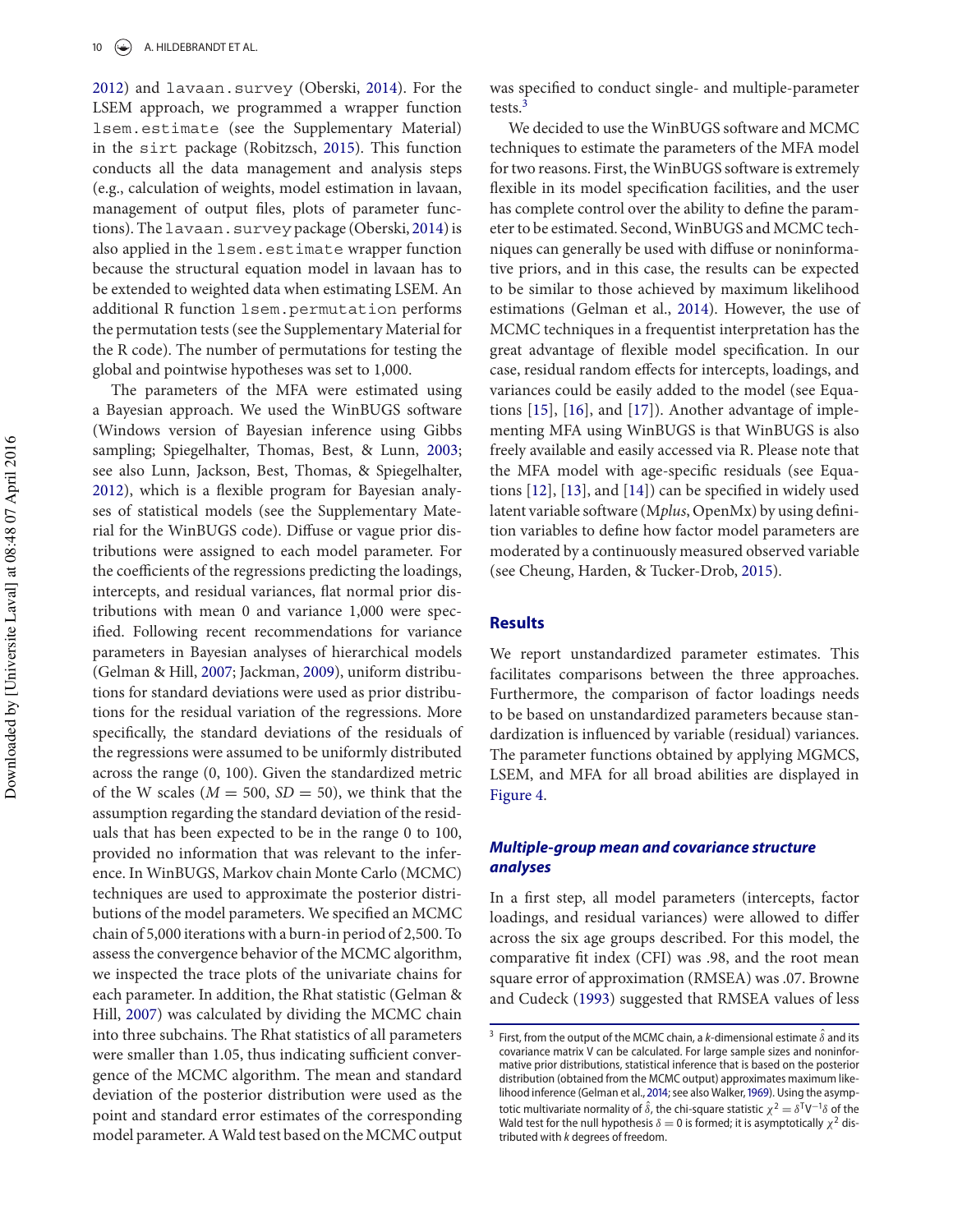

**Figure 4.** Parameter functions comparing the LSEM, MFA, and MG(MCS) results. Panel A depicts the functions for factor loadings; Panel B depicts the functions for residual variances of all investigated broad abilities.

than .05 should be considered to indicate good fit, and values between .05 and .08, fair fit. Hu and Bentler (1999) proposed that CFI values higher than .95 should be considered to indicate good fit. The fit of the model was  $\chi^2(84) = 155.76$  (p < .001). We conducted model fit comparisons for factor loading variation in reference to this model. We first set the factor loadings of all broad abilities to equality across groups. As previously described, fixing the loadings to equality across groups allows to freely estimate the variance of  $g$  in all, but not the reference group. Thus, the latent variable is standardized in the first group, but it is freely estimated in all other groups (see Little, 1997). Fixing the loadings to equality and freely estimating the factor variances led to a significant deterioration in model fit ( $\Delta \chi^2$  = 99.46,  $\Delta df$  = 30,  $p$  < .001). If additionally the variance of  $g$  is kept to be equal across groups in the model with invariant factor loadings, the likelihood ratio test in comparison with the reference model with invariant g variance across groups but different factor loadings, yielded the following result:  $\Delta \chi^2 = 115.64$ ,  $\Delta df = 35$ ,  $p < .001$ . Testing the cross-group equivalence of the g variance given equal loadings revealed that the variance of g significantly differs across groups:  $\Delta \chi^2$  = 16.17,  $\Delta df = 5$ ,  $p < .001$ . Thus, constraining the model to group-invariant loadings leads to differentiation that is manifested in nonequivalent g variance.

We then successively set the factor loadings to equality across groups—only the loadings of one indicator at a time—and compared each model separately with the unrestricted one. The restrictions of the single factor loadings yielded five more degrees of freedom as compared with the unrestricted model. Restricting the factor loadings led to a significant deterioration in model fit in all cases (Comprehension-knowledge, Gc,  $\Delta \chi^2 = 11.19$ ,  $\Delta df$  $= 5, p < .05;$  Processing speed, Gs,  $\Delta \chi^2 = 45.58$ ,  $\Delta df = 5$ ,  $p < .05$ ; Long-term retrieval, Glr,  $\Delta \chi^2 = 24.76$ ,  $\Delta df = 5$ , p  $<$  .05; and Auditory processing, Ga,  $\Delta \chi^2 = 16.05$ ,  $\Delta df =$ 5,  $p < .05$ ) with the exception of *Visual-spatial thinking*, Gv ( $\Delta \chi^2 = 1.05$ ,  $\Delta df = 5$ ,  $p = .96$ ), Fluid reasoning, Gf  $(\Delta \chi^2 = 5.45, \Delta df = 5, p = .36)$ , and Short-term memory, Gsm ( $\Delta \chi^2 = 9.97$ ,  $\Delta df = 5$ ,  $p = .08$ ).

Parameter functions for all broad abilities are shown in Figure 4 by short dashed lines. Across age groups, a salient systematic trend reflecting a decrease in the parameters was triggered primarily by a decrease from Group 1 to Group 2 (ages 4–6 to 7–9) for all broad abilities except Comprehension-knowledge and Short-term memory. Thus, an MGMCS analysis would lead researchers to conclude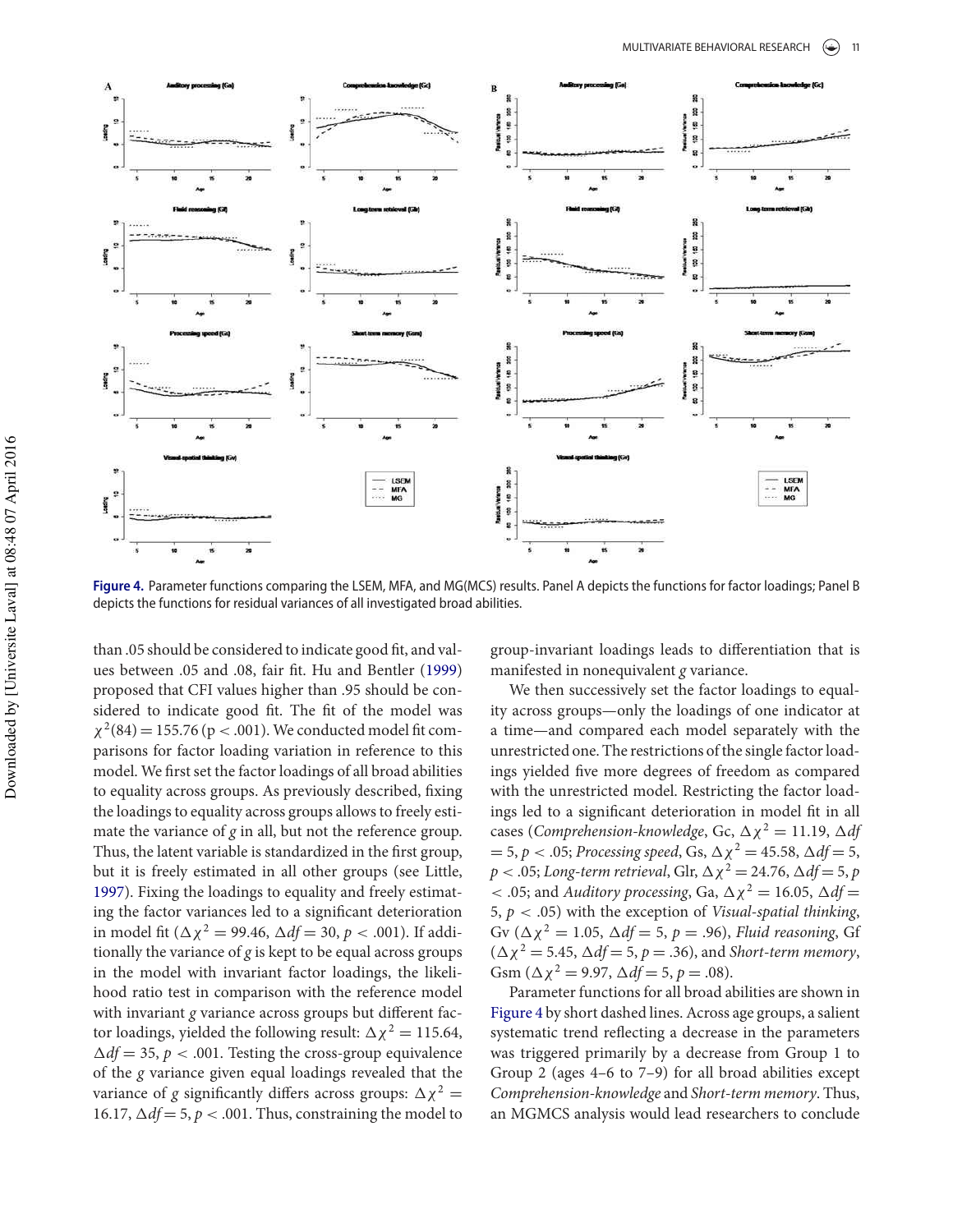that differentiation in cognitive abilities occurs in childhood (i.e., before adolescence) for four out of seven broad abilities.

Finally, as outlined earlier, differentiation could also be expected on the level of residual variances (Molenaar, Dolan, Wicherts, & van der Maas, 2010). To investigate differentiation in the residuals, pairwise models were again tested one by one. Models with fixed loadings for a given indicator were further restricted by introducing equality in the residual variances of the same indicator across groups. For each comparison, this again resulted in a difference of five degrees of freedom as compared with the model with only a fixed loading for a given indicator. Restricting the residual variances led to a significant deterioration in model fit for the following variables: Fluid reasoning, Gf,  $\Delta \chi^2 = 29.71$ ,  $\Delta df = 5$ , p  $<$  .01; Processing speed, Gs,  $\Delta \chi^2 = 20.95$ ,  $\Delta df = 5$ , p  $\langle 0.01;$  Long-term retrieval, Glr,  $\Delta \chi^2 = 25.62$ ,  $\Delta df =$ 5,  $p < .01$ ; and Auditory processing, Ga,  $\Delta \chi^2 = 13.05$ ,  $\Delta df = 5$ ,  $p < .05$ ), but not for Comprehension knowledge, Gc  $(\Delta \chi^2 = 10.60, \Delta df = 5, p = .06)$ , Visualspatial thinking, Gv ( $\Delta \chi^2 = 2.74$ ,  $\Delta df = 5$ , p = .74), or Short-term memory, Gsm ( $\Delta \chi^2 = 1.04$ ,  $\Delta df = 5$ ,  $p =$ .96).

#### **Local structural equation models**

The fit indices suggested a good fit for the locally estimated models according to the recommended cutoff scores mentioned previously. The average CFI value was  $M = .958$  (SD = .032, Min = .836, Max = .988); the average RMSEA was  $M = .075$  (SD = .024, Min = .044, Max = .144); and the average SRMR was  $M = .031$  $(SD = .011, \text{ Min} = .019, \text{Max} = .064)$ . With increasing age, a slight deterioration in model fit was suggested by the CFI and SRMR.

The parameter functions of the factor loadings depicted by straight solid lines in Figure 4 descriptively showed four different overall patterns: (a) increasedecrease—thus, dedifferentiation followed by differentiation (factor loadings for Comprehension-knowledge); (b) decrease-increase—thus, differentiation followed by dedifferentiation (factor loadings for Auditory processing and Processing speed); (c) straight-decrease—thus, stability followed by differentiation (factor loadings for Fluid reasoning and Short-term memory); and (d) straight thus, continuous stability (factor loadings for Long-term retrieval and Visual-spatial thinking). As an inferential test of these descriptive patterns, we report the results of the permutation test for factor loadings as well as for residual variances in Table 2.

Only for the factor loading of Comprehensionknowledge did the permutation test reveal overall significant variation across age as compared with the weighted average Gc loading calculated with Equation (9) ( $M = 10.25$ , see Table 2). For the pointwise test as calculated with Equation (11), a more conservative significance criterion was applied ( $\alpha = .01$ ). The pointwise tests showed that the estimated loadings at the focal ages 14 to 17 were significantly above the average loading (showing slight statistically significant dedifferentiation), whereas beginning at the age of 22, the loading of Gc was significantly lower than the average loading across age (showing slight statistically significant differentiation). The pointwise test for the variation in the Gc loadings is visually represented in Figure 5 with a  $p$ -value curve (see Silverman & Ramsay, 2005). Further pointwise tests for all other broad ability parameters are provided in the Supplementary Material.

Table 2 further shows that all other descriptively detected factor loading variations were not statistically significant overall or at specific age ranges or focal age values. However, LSEM detected significant variation in residual variances for all but two (Visual-spatial thinking and Auditory processing) broad abilities (see Figure 4 and the last four columns of Table 2). As Molenaar et al. (2010) suggested, differentiation and dedifferentiation may be detected in heteroscedastic residuals, as was also the case in the present data example. If the residual variances increase, the g-factor saturation of the broad abilities decreases. Slight differentiation then occurs as would be theoretically predicted for the age range we analyzed in our empirical illustration. Such an overall increase in residual variances, as compared with the average residual variance calculated with Equation (9), was salient for Comprehension knowledge, Processing speed, and Long-term retrieval (see Figure 4, Panel B). For Fluid reasoning and Shortterm memory, however, heteroscedastic residuals estimated by LSEM revealed a slight dedifferentiation thus, the opposite of what was theoretically predicted by the differentiation hypothesis for the age range that we analyzed.

To illustrate how the LSEM results depend on the selection of the bandwidth, we additionally provide an estimated loading function for Comprehension knowledge across age in Figure 6 with three different bandwidth factors (h) for calculating sample weights. Dotted lines track the loading in the condition in which  $h = 3$ . This trajectory is obviously very smooth and continuous, thus less sensitive to detecting change onsets. Dashed lines show the condition  $h = 1.1$ , which makes the loading functions wavy and most sensitive to noise. The solid lines depicting loading functions for  $h = 2$  are not too smooth to miss change onsets in the plotted function but seem to smooth out noise.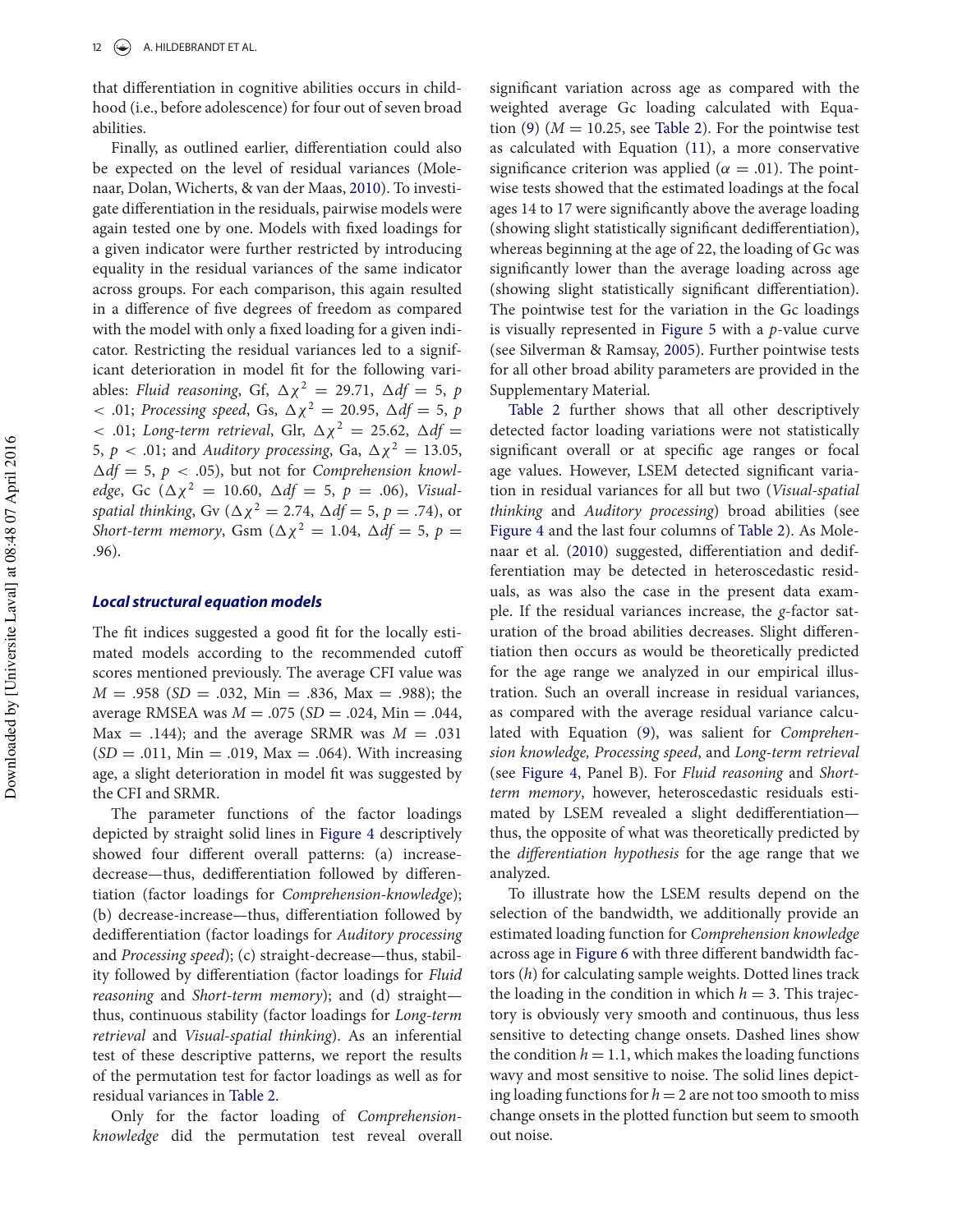**Table 2.** Permutation test for LSEM (conducted with  $h = 2$ ).

|     |       |           | Loadings |                                   | Residual variances |           |       |                                   |  |  |  |
|-----|-------|-----------|----------|-----------------------------------|--------------------|-----------|-------|-----------------------------------|--|--|--|
|     | M     | <b>SD</b> | p(SD)    | Pointwise sign.<br>for age ranges | M                  | <b>SD</b> | p(SD) | Pointwise sign.<br>for age ranges |  |  |  |
| Ga  | 5.27  | 0.33      | 0.36     |                                   | 48.41              | 6.27      | .01   | 9                                 |  |  |  |
| Gc  | 10.25 | 1.08      | 0.01     | $14 - 17:22 - 23$                 | 81.21              | 16.67     | .01   | $7-9; 20-21$                      |  |  |  |
| Gf  | 11.03 | 0.61      | 0.20     |                                   | 84.44              | 24.85     | .00   | $4 - 10$ ; $14 - 23$              |  |  |  |
| Glr | 3.90  | 0.21      | 0.25     |                                   | 13.51              | 3.25      | .00   | $4-9;16-22$                       |  |  |  |
| Gs  | 4.87  | 0.40      | 0.29     |                                   | 66.39              | 20.98     | .00   | $4-12; 17-23$                     |  |  |  |
| Gsm | 10.89 | 0.79      | 0.27     |                                   | 211.93             | 20.24     | .00   |                                   |  |  |  |
| Gv  | 4.64  | 0.20      | 0.84     |                                   | 58.24              | 8.03      | .17   |                                   |  |  |  |

Note. Ga = Auditory processing; Gc = Comprehension-knowledge; Gf = Fluid reasoning; Glr = Long-term retrieval; Gs = Processing speed; Gsm = Short-term memory; Gv = Visual-spatial thinking;  $M$  = weighted average of the parameter function of interest (see Equation [9]); SD = test statistic of the permutation test (see Equation [10]);  $p(SD) = p$  value of the permutation test. For the pointwise tests, we set the significance level to .01. The choice of the bandwidth factor ( $h = 2$ ) was justified by the results of the simulation study (see the section describing the simulation results).

### **Moderated factor analysis**

Table 3 shows in detail the results obtained by MFA. Parametric functions estimated in MFA are depicted by long dashed lines in Figure 4. In accordance with LSEM, the factor loading of Comprehension-knowledge showed a linear increase and a quadratic decrease thereafter, with an overall moderation effect of  $\chi^2 = 14.45$  ( $df = 2, p < .01$ ). No further statistically significant moderation effects on factor loadings were salient according to MFA. In MFA, we also estimated the linear and quadratic moderation effects of the residual variances. These are also listed in Table 3. In line with LSEM, there was no overall moderation effect of the residual variances of Auditory processing and Visual-spatial thinking. One further moderation of a residual variance that had been salient in LSEM remained undetected by MFA—the parameter belonging to Shortterm memory ( $\chi^2 = 2.40$ ,  $df = 2$ ,  $p = .30$ ). Four residual variances linearly decreased across age (see also the long dashed lines in Figure 4). Whereas the residual variance of Fluid-reasoning decreased linearly, suggesting differentiation, the residual variances of Comprehension-knowledge, Long-term retrieval, and Processing speed increased linearly, suggesting dedifferentiation. These results agreed with the LSEM results. However, their quadratic counterparts, which became visible in the LSEM pointwise significance test that was based on the permutation test, remained undetected by MFA (see Table 3).

We will demonstrate how to interpret an MFA parameter (from Table 3) for the broad ability Comprehensionknowledge. The value of 11.99 for the estimated intercept is the expected loading of Comprehension-knowledge at



**Figure 5.** Pointwise p-value curves of estimated significance for parameter (loading—left; residual variance—right) variation across age in LSEM. The figure shows the significance tests conducted for Gc (Comprehension-knowledge). The upper figure represents the course of the test statistic across age on the basis of the permutation test calculated with Equation (11) for the factor loading of Gc. The lower figure shows the pointwise significance (below  $p < 0.01$ , see the y-axes in the figure) across age with solid triangles—the deviation of the estimated factor loading of Gc from its weighted average functions is significant between the ages of 14 and 17 and above the age of 22 (as also shown in Table ). Equivalent plots for all other broad abilities are presented in the Supplementary Material.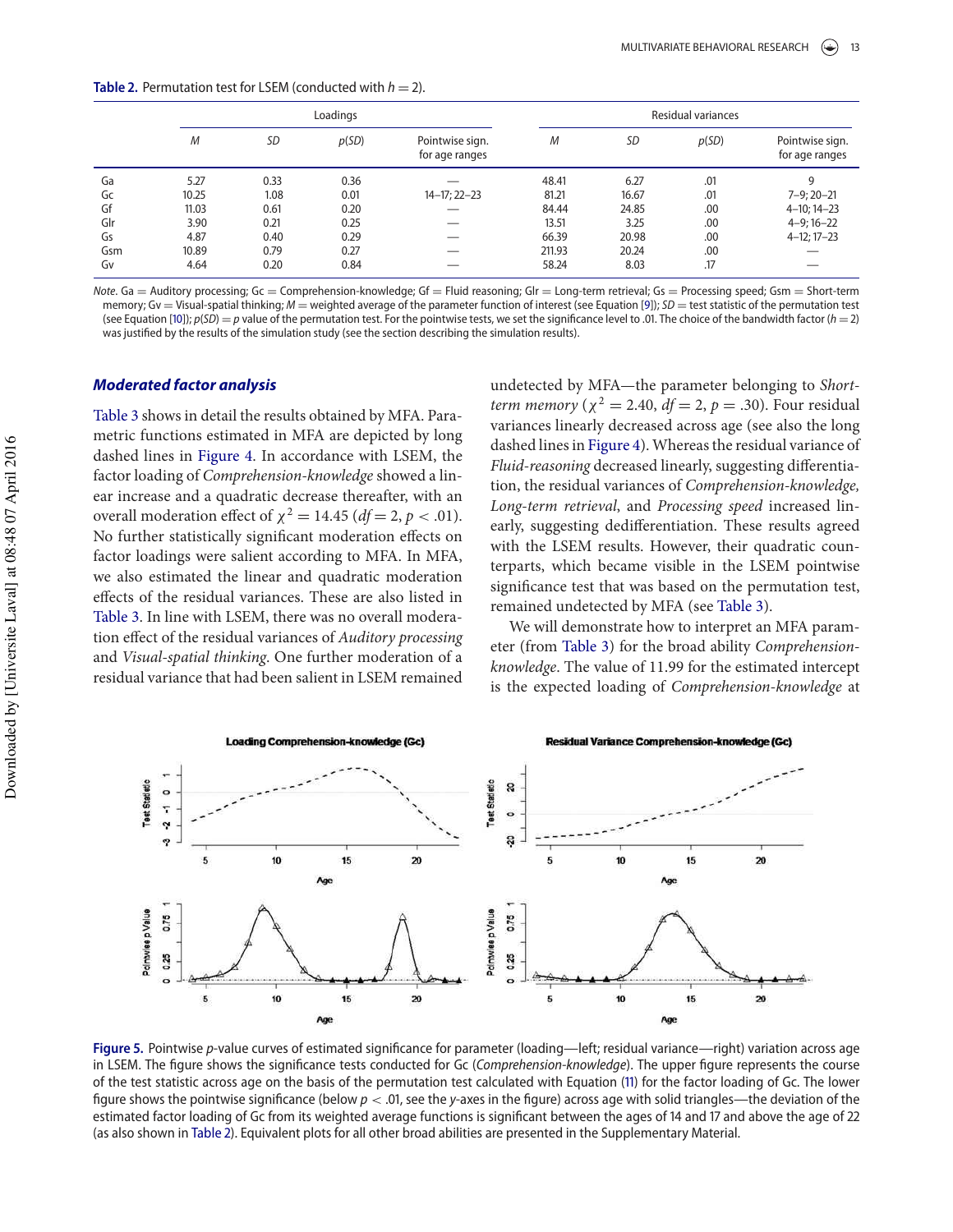

**Figure 6.** Estimated loading function for Comprehensionknowledge (Gc) across age with three different bandwidth factors for calculating sample weights.

 $a = 0$  (i.e.,  $a = M_A$  because age is centered). The linear moderation effect, which is positive (0.01), shows an increase in the loading for a 1-unit increase in age. The quadratic decrease of –0.06 is expected for participants who are older than 12 (see also Figure 4, Panel A). Table 3 also shows the residual variances of the moderation effects of loadings and residual variances as formalized in Equations (15) and (17), along with their interval estimates (2.5th and 97.5th percentiles of the posterior distribution).

### **Comparing the LSEM and MFA results**

LSEM showed that the Comprehension-knowledge factor loadings for focal ages 14 to 17 were significantly higher than the average loading computed for the entire age range and that the loading was significantly lower above the focal age of 22. This parallels the MFA finding of a positive but nonsignificant linear moderation effect of age and the negative quadratic moderation shown in Table 3 for Comprehension-knowledge. However, the analyses suggest that LSEM is more sensitive to detecting the change onsets due to the moderator.

### **MGMCS versus LSEM and MFA results**

In MGMCS, restricting the factor loadings to equivalence across age groups led to a significant deterioration in model fit for three out of seven loading parameters. These results are different from the LSEM and MFA results, which suggested moderation of the loadings for only Comprehension-knowledge. However, the observed decrease in factor loadings between the estimates (generally for the first two age groups) and the relative stability thereafter (see Figure 4) were due to the indicator-specific age trends shown in Figure 3. These trends are specific for age-related changes in cognitive ability data in childhood. Because the MGMCS models are estimated for age groups, which specify particular age ranges, any remaining indicator-specific age trends within each age group will distort parameter estimates that are diagnostic of differentiation in the one-factor model, as presented in our example. LSEM and MFA, however, are more flexible and allow the researcher to control for these age trends across the range of the moderator variable. The results presented above emphasize the necessity of (a) studying mean trends

Table 3. Results of the moderated factor analyses (MFA): Estimates with WinBUGS.

|                    | Intercept |           | Linear trend |           |           | <b>Ouadratic trend</b> |       | SD of residuals / credibility interval | Test of moderating effects |          |     |
|--------------------|-----------|-----------|--------------|-----------|-----------|------------------------|-------|----------------------------------------|----------------------------|----------|-----|
|                    | Est.      | <b>SE</b> | Est.         | <b>SE</b> | Est.      | <b>SE</b>              | Est.  | Q <sub>5</sub>                         | Q95                        | $\chi^2$ | р   |
| Loadings           |           |           |              |           |           |                        |       |                                        |                            |          |     |
| Ga                 | $5.315*$  | 0.411     | $-0.076$     | 0.060     | 0.005     | 0.011                  | 0.360 | 0.036                                  | 0.950                      | 1.75     | .42 |
| Gc                 | 11.988*   | 0.653     | 0.006        | 0.078     | $-0.060*$ | 0.016                  | 0.681 | 0.090                                  | 1.610                      | $14.45*$ | .00 |
| Gf                 | $11.947*$ | 0.642     | $-0.108$     | 0.091     | $-0.015$  | 0.016                  | 1.012 | 0.144                                  | 2.010                      | 3.16     | .21 |
| Glr                | $3.737*$  | 0.242     | $-0.011$     | 0.032     | $0.015*$  | 0.006                  | 0.238 | 0.050                                  | 0.510                      | 5.37     | .07 |
| Gs                 | 4.580*    | 0.507     | $-0.065$     | 0.075     | 0.027     | 0.014                  | 0.733 | 0.105                                  | 1.640                      | 4.85     | .09 |
| Gsm                | 11.698*   | 0.890     | $-0.185$     | 0.120     | $-0.014$  | 0.024                  | 1.086 | 0.130                                  | 2.450                      | 2.80     | .25 |
| Gv                 | 4.809*    | 0.689     | $-0.006$     | 0.086     | 0.004     | 0.017                  | 1.414 | 0.675                                  | 2.270                      | 0.05     | .98 |
| Residual variances |           |           |              |           |           |                        |       |                                        |                            |          |     |
| Ga                 | $3.811*$  | 0.092     | 0.006        | 0.013     | 0.003     | 0.002                  | 0.198 | 0.073                                  | 0.340                      | 2.72     | .26 |
| Gc                 | $4.347*$  | 0.113     | $0.040*$     | 0.013     | 0.001     | 0.003                  | 0.163 | 0.015                                  | 0.340                      | $12.06*$ | .00 |
| Gf                 | $4.417*$  | 0.092     | $-0.056*$    | 0.013     | $-0.001$  | 0.002                  | 0.105 | 0.009                                  | 0.250                      | $19.52*$ | .00 |
| Glr                | $2.643*$  | 0.088     | $0.053*$     | 0.013     | $-0.003$  | 0.002                  | 0.099 | 0.004                                  | 0.250                      | 16.80*   | .00 |
| Gs                 | $4.076*$  | 0.071     | $0.052*$     | 0.010     | 0.003     | 0.002                  | 0.074 | 0.005                                  | 0.170                      | 36.74*   | .00 |
| Gsm                | 5.310*    | 0.079     | 0.010        | 0.011     | 0.002     | 0.002                  | 0.109 | 0.008                                  | 0.220                      | 2.40     | .30 |
| Gv                 | $4.055*$  | 0.089     | 0.012        | 0.011     | 0.000     | 0.002                  | 0.160 | 0.014                                  | 0.320                      | 1.31     | .52 |

Note. Ga = Auditory processing; Gc = Comprehension-knowledge; Gf = Fluid reasoning; Glr = Long-term retrieval; Gs = Processing speed ; Gsm = Short-term memory; Gv = Visual-spatial thinking; Est. = estimated parameter value; SE = standard error of the estimate; Q5 = 5% quantile; Q95 = 95% quantile. The  $\chi^2$  test has two degrees of freedom because the test of the moderation effects (see last two columns) tested linear and quadratic moderation simultaneously; significant effects ( $p < .05$ ) are presented with asterisks.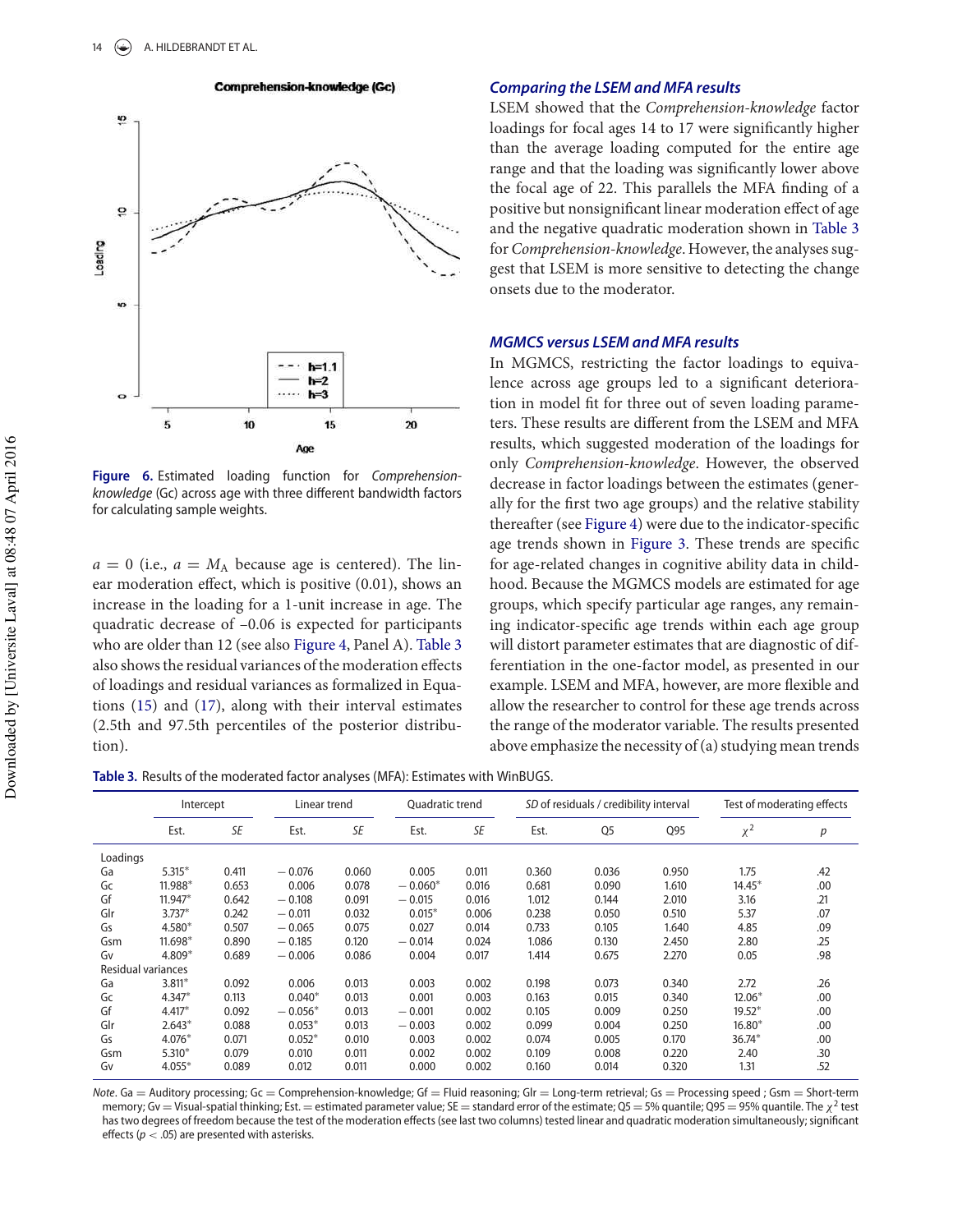at the level of indicators before investigating covariance structures because mean values may interact with a moderator and (b) adapting the flexibility of the model to control for such effects if age trends are apparent.

## **Simulation study: Evaluation of the LSEM approach**

We conducted a simulation study to evaluate the statistical properties of the LSEM approach and to provide further guidance for the selection of the bandwidth factor h (see Equation [5]). The population model used to generate the data was the same as in the empirical example (one-dimensional model with seven indicator variables and a continuous moderator variable). We then slightly modified the parameter estimates of the empirical example to specify the parameters of the data-generating model (see the Supplementary Material, Tables 2S–5S, for a full list of the parameters used in the simulation). The distribution of the moderator variable (age) was fixed across each replication. That is, for each age value  $a_k$ , observed indicators  $Y_{ia_k}$  were generated by using Equation (2) and the loadings, intercepts, and residual variances from the empirical example. The sample sizes were manipulated to  $N = 300, 600,$  and 1,000. For each of the three sample size conditions, 1,000 data sets were generated. We analyzed each data set using LSEM with varying bandwidth factors  $(h = 1.1, 1.3, 1.5, 1.75, 2, 2.3,$  and 3). Two criteria (bias and root mean square error) were used to evaluate the statistical behavior of the LSEM estimates of the loadings and the residual variances. The pointwise (pw) bias for a factor loading at a specific focal value of an indicator was estimated as

$$
pwBias(\hat{\lambda}_i(a_k)) = \overline{\hat{\lambda}}_i(a_k) - \lambda_i(a_k), \qquad (18)
$$

where  $\hat{\lambda}_i(a_k)$  is the mean parameter estimate for a focal value  $a_k$  across the 1,000 generated data sets, and  $\lambda_i(a_k)$ is the true population parameter. To assess the estimated bias for a factor loading across the age distribution, a weighted global (wg) bias was calculated as follows:

$$
\text{wg Bias}(\hat{\lambda}_i) = \sum_{k=1}^{20} |\text{pw Bias}(\hat{\lambda}_i(a_k))| \cdot w(a_k), \tag{19}
$$

where  $w(a_k)$  is a weight reflecting the fixed age distribution. Thus, the absolute pointwise biases at each focal value are averaged across the age distribution. The same definitions were used to estimate the pointwise and global biases for the residual variances. The pointwise mean square error (MSE), which combines bias and variability into an overall measure of accuracy, was estimated by taking the square of the mean square difference of the estimate and the true parameter at each specific focal value. Then the pointwise MSE estimates were averaged across the age distribution, and finally, the square root was taken to obtain a weighted global RMSE value.

Table 4 provides the estimated relative percentage pointwise bias for a selected loading (i.e., the pointwise bias was divided by the true pointwise parameter multiplied by 100). The percentage pointwise bias is shown as a function of the bandwidth parameter ( $h = 1.1, 2$ , and 3) and the sample size ( $N = 300, 600,$  and 1,000). Overall, the estimated relative percentage pointwise bias decreased when the sample size increased and the bandwidth was small. For a small bandwidth parameter  $(h =$ 1.1), the pointwise bias was below 5% at all focal values, with the exception of the boundary value of age  $= 23$ . Estimators with a relative percentage bias below 5% are often considered approximately unbiased (e.g., Boomsma, 2013). Thus, with a small bandwidth parameter and larger sample sizes, the LSEM approach provides approximately unbiased estimates of the factor loadings at specific focal points of the moderator. A similar picture emerged for the pointwise bias of the other six loading parameters (see Tables 6S–11S in the Supplementary Materials).

Table 5 provides the estimated weighted global bias and RMSE for the LSEM estimates of the loadings and residual variances for the small  $(N = 300)$  and large  $(N = 1,000)$  sample size conditions. The results are shown for LSEM estimates with bandwidth factors of  $h = 1.1$ and 2. The column *Optimal h* indicates the bandwidth factor that was optimal with respect to the estimated weighted global bias or RMSE. The main results can be summarized as follows: First, the estimated bias for most parameters was small in magnitude. Using the (average) true parameter to calculate a relative bias, the largest estimated bias was observed for the residual variance of Short-term memory (9.92), which corresponds to an estimated relative percentage bias of 14%. Second, the estimated bias decreased with increasing sample size. The largest estimated bias for  $N = 1,000$  was below 5% in relative terms. Third, the optimal bandwidth with respect to the estimated bias decreased slightly as the sample size increased. This indicates that a smaller bandwidth factor may be preferred in larger samples. A similar relation was observed for the estimated RMSE. Fourth, the estimated bias and RMSE suggested different optimal bandwidth factors. For minimizing bias, bandwidth factors between 1.1 and 1.5 seem to be optimal, particularly with larger samples. However, the RMSE was clearly reduced with a bandwidth factor between 2.5 and 3. Thus, researchers are in a conflicting situation in that they can either minimize bias by choosing a small bandwidth factor or increase the overall accuracy by selecting a larger factor.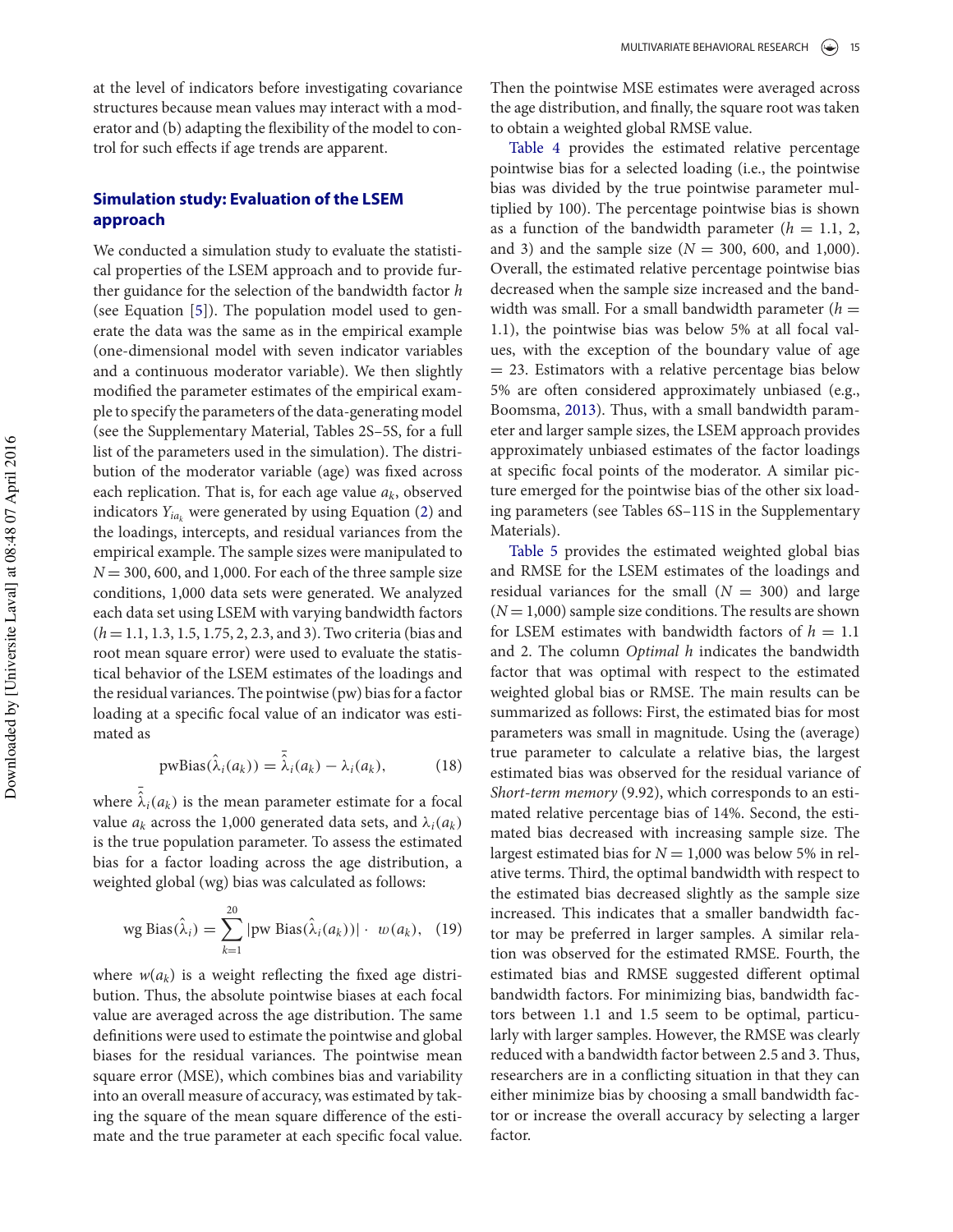|     |           | $h = 1.1$ |             |           | $h = 2$   |             |           | $h = 3$   |             |  |  |
|-----|-----------|-----------|-------------|-----------|-----------|-------------|-----------|-----------|-------------|--|--|
| Age | $N = 300$ | $N = 600$ | $N = 1,000$ | $N = 300$ | $N = 600$ | $N = 1,000$ | $N = 300$ | $N = 600$ | $N = 1,000$ |  |  |
| 4   | 1.9       | 4.3       | 2.5         | $8.6*$    | $9.2*$    | $7.7*$      | $13.1*$   | $13.2*$   | $11.9*$     |  |  |
| 5   | 0.8       | 2.6       | 1.4         | $6.2*$    | $6.7*$    | $5.6*$      | $10.1*$   | $10.2*$   | $9.2*$      |  |  |
| 6   | $-0.5$    | 0.9       | 0.4         | 3.5       | 4.0       | 3.3         | $6.7*$    | $6.9*$    | $6.2*$      |  |  |
|     | $-1.6$    | $-0.4$    | $-0.2$      | 1.1       | 1.6       | 1.3         | 3.5       | 3.9       | 3.4         |  |  |
| 8   | $-2.3$    | $-1.0$    | $-0.5$      | $-0.5$    | 0.1       | 0.1         | 1.2       | 1.7       | 1.5         |  |  |
| 9   | $-2.3$    | $-1.0$    | $-0.4$      | $-1.1$    | $-0.4$    | $-0.2$      | $-0.2$    | 0.5       | 0.5         |  |  |
| 10  | $-1.7$    | $-0.6$    | 0.0         | $-0.9$    | $-0.1$    | 0.2         | $-0.9$    | 0.0       | 0.3         |  |  |
| 11  | $-1.0$    | $-0.1$    | 0.4         | $-0.8$    | 0.2       | 0.7         | $-1.6$    | $-0.4$    | 0.1         |  |  |
| 12  | $-0.9$    | 0.0       | 0.5         | $-1.3$    | $-0.2$    | 0.4         | $-2.8$    | $-1.5$    | $-0.8$      |  |  |
| 13  | $-1.5$    | $-0.5$    | 0.0         | $-2.8$    | $-1.4$    | $-0.8$      | $-4.9$    | $-3.4$    | $-2.6$      |  |  |
| 14  | $-2.7$    | $-1.5$    | $-1.0$      | $-4.8$    | $-3.3$    | $-2.6$      | $-7.2*$   | $-5.7*$   | $-4.8$      |  |  |
| 15  | $-3.9$    | $-2.5$    | $-1.9$      | $-6.5*$   | $-4.9$    | $-4.2$      | $-9.0*$   | $-7.5*$   | $-6.7*$     |  |  |
| 16  | $-4.6$    | $-3.0$    | $-2.5$      | $-7.1*$   | $-5.6$    | $-4.9$      | $-9.3*$   | $-8.0*$   | $-7.2*$     |  |  |
| 17  | $-4.3$    | $-2.8$    | $-2.4$      | $-6.1*$   | $-4.8$    | $-4.3$      | $-7.7*$   | $-6.5*$   | $-6.0*$     |  |  |
| 18  | $-3.0$    | $-1.7$    | $-1.6$      | $-3.2$    | $-2.3$    | $-2.1$      | $-3.8$    | $-2.9$    | $-2.6$      |  |  |
| 19  | $-0.7$    | 0.0       | $-0.2$      | 1.7       | 2.0       | 1.6         | 2.5       | 3.0       | 2.9         |  |  |
| 20  | 2.1       | 2.0       | 1.5         | $7.9*$    | $7.3*$    | $6.4*$      | $10.5*$   | $10.5*$   | $9.9*$      |  |  |
| 21  | 4.8       | 3.8       | 3.4         | $14.2*$   | $12.6*$   | $11.1*$     | $19.0*$   | $18.3*$   | $17.2*$     |  |  |
| 22  | $6.4*$    | 5.0       | 4.7         | $19.2*$   | $16.7*$   | $14.8*$     | $26.4*$   | $25.0*$   | $23.2*$     |  |  |
| 23  | $6.6*$    | $5.2*$    | $5.3*$      | $21.9*$   | $18.8*$   | $16.6*$     | $31.4*$   | $29.2*$   | $26.9*$     |  |  |

Table 4. Results of the simulation study: Relative percentage pointwise bias for a selected factor loading (comprehension knowledge) as a function of the sample size and bandwidth factor.

Note. Pointwise bias estimates for all other broad abilities are provided in the Supplementary Material. Cells with absolute values larger than 5 are printed with asterisks.

The accuracy–bias trade-off can be further illustrated by inspecting the estimated pointwise bias and RMSE for the loading function of the indicator Comprehensionknowledge (see Figure 7). As can be seen, the estimated bias was smallest for a bandwidth factor of 1.1. It is also evident that for bandwidth factors of 1.1, 2, and 3, the bias did not completely vanish for the largest sample size of  $N = 1,000$ . Furthermore, the estimated RMSE clearly decreased for larger sample sizes and was considerably smaller with bandwidth factors of 2 and 3 than with a factor of 1.1. In addition, a bandwidth factor of 2 produced slightly more accurate estimates than a bandwidth factor of 3.

## **Discussion**

Three approaches for testing the moderating effects of a context variable on factor model parameters were exemplified in this article with measures of cognitive abilities across childhood and young adulthood. We argued

Table 5. Results of the simulation study: Weighted global bias and RMSE for the factor loadings as a function of sample size and bandwidth factor.

|     |                |           |           |         |           | $N = 300$ |         |                    | $N = 1,000$ |         |           |           |         |           |
|-----|----------------|-----------|-----------|---------|-----------|-----------|---------|--------------------|-------------|---------|-----------|-----------|---------|-----------|
|     | True parameter |           | wg Bias   |         |           | wg RMSE   |         |                    | wg Bias     |         |           | wg RMSE   |         |           |
|     | M              | <b>SD</b> | $h = 1.1$ | $h = 2$ | Optimal h | $h = 1.1$ | $h = 2$ | Optimal h          | $h = 1.1$   | $h = 2$ | Optimal h | $h = 1.1$ | $h = 2$ | Optimal h |
|     |                |           |           |         |           |           |         | Loadings           |             |         |           |           |         |           |
| Ga  | 5.27           | 0.00      | 0.10      | 0.07    | 3         | 0.92      | 0.70    | 3                  | 0.05        | 0.04    | 2.5       | 0.56      | 0.43    | 3         |
| Gc  | 9.98           | 1.26      | 0.25      | 0.45    | 1.1       | 1.40      | 1.21    |                    | 0.12        | 0.32    | 1.1       | 0.83      | 0.76    | 1.75      |
| Gf  | 10.86          | 0.77      | 0.20      | 0.23    | 1.1       | 1.39      | 1.10    |                    | 0.08        | 0.17    | 1.1       | 0.83      | 0.68    | 2.5       |
| Glr | 3.95           | 0.22      | 0.09      | 0.13    | 1.1       | 0.55      | 0.43    |                    | 0.04        | 0.08    | 1.1       | 0.33      | 0.26    | 3         |
| Gs  | 4.91           | 0.43      | 0.21      | 0.32    | 1.1       | 1.89      | 1.48    | 3                  | 0.13        | 0.26    | 1.1       | 1.18      | 0.95    | 3         |
| Gsm | 10.68          | 1.02      | 0.15      | 0.24    | 1.1       | 1.07      | 0.85    | 3                  | 0.09        | 0.19    | 1.1       | 0.65      | 0.53    | 3         |
| Gv  | 4.64           | 0.00      | 0.10      | 0.06    | 3         | 0.96      | 0.73    | 3                  | 0.02        | 0.01    | 2.5       | 0.59      | 0.45    | 3         |
|     |                |           |           |         |           |           |         | Residual variances |             |         |           |           |         |           |
| Ga  | 49.39          | 4.11      | 2.10      | 1.96    | 1.5       | 8.54      | 6.64    | 3                  | 0.80        | 1.32    | 1.1       | 5.17      | 4.11    | 3         |
| Gc  | 84.86          | 17.25     | 3.63      | 2.92    | 1.75      | 16.73     | 13.11   |                    | 1.24        | 1.90    | 1.3       | 10.29     | 8.13    | 2.5       |
| Gf  | 82.69          | 23.53     | 4.07      | 5.05    | 1.3       | 17.79     | 14.77   | 2.5                | 1.93        | 3.36    | 1.1       | 10.50     | 8.83    | 2         |
| Glr | 13.97          | 3.31      | 0.58      | 0.64    | 1.3       | 2.72      | 2.12    | 2.5                | 0.29        | 0.43    | 1.1       | 1.67      | 1.33    | 2.5       |
| Gs  | 70.47          | 22.10     | 9.92      | 6.27    | 3         | 35.91     | 27.12   |                    | 3.12        | 1.69    | 3         | 21.79     | 16.64   | 3         |
| Gsm | 211.35         | 0.00      | 3.39      | 3.48    | 1.5       | 12.41     | 10.69   | 2                  | 1,29        | 2.33    | 1.3       | 7.43      | 6.65    | 1.75      |
| Gv  | 59.17          | 4.46      | 2.68      | 2.55    | 1.5       | 9.88      | 7.86    | 3                  | 1.25        | 1.95    | 1.1       | 5.96      | 4.93    | 2.5       |

Note. Gc = Comprehension-knowledge; Gv = Visual-spatial thinking; Gf = Fluid reasoning; Gs = Processing speed; Gsm = Short-term memory; Glr = Long-term retrieval; Ga = Auditory processing; h = bandwidth factor; RMSE = root mean square error; wq = weighted.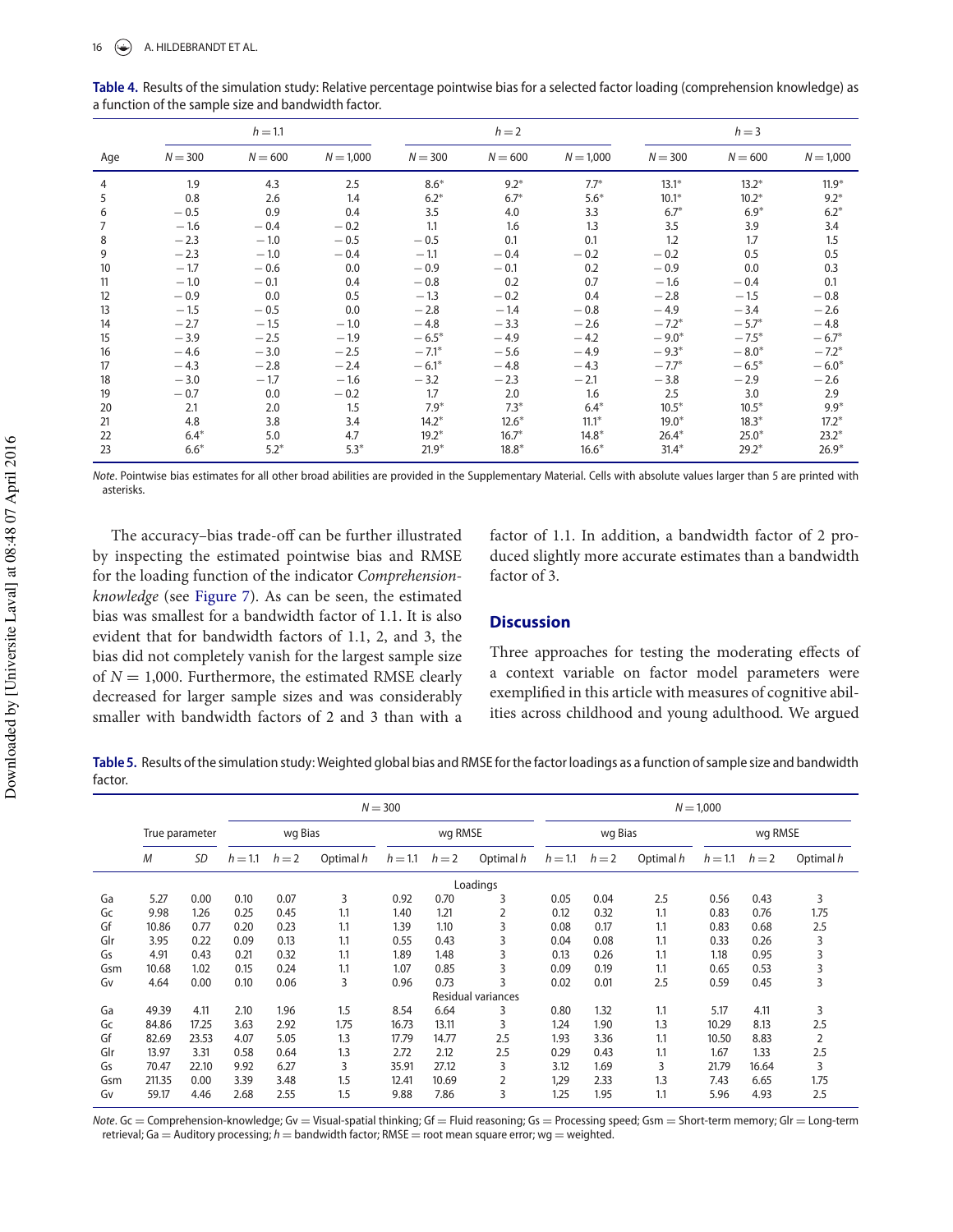

Figure 7. Illustration of the accuracy-bias trade-off for the example of the factor loading functions of Comprehension-knowledge.

that preferably, a factor model would be estimated on the basis of the conditional covariance structure at each value of a continuous moderator variable. In such an ideal case, the researcher can estimate the form of moderation without introducing strong assumptions because it is not necessary to specify whether the trend in the moderating effect is linear, quadratic, or a higher order polynomial. However, available data sets are often relatively small without hundreds of observations at the defined values of a continuous moderator variable. Thus, in most practical applications, the covariance structure conditioned on the moderator variable—will have to be approximated.

In the MGMCS approach, observations are often arbitrarily merged to create sample groups that are large enough to estimate factor models simultaneously for groups of a given range on the moderator variable. Thus, the MGMCS approach is an approximation of a series of models estimated for grouped values of the moderator. We proposed LSEM as an extension of nonparametric regression to the SEM context (Hildebrandt et al., 2009). By weighting observations near the focal points of the moderator, the effective N for each focal point can be increased. The weighting scheme employed in LSEM allows for the application of SEM estimation across the entire range of the moderator. Finally, MFA approximates effects of a continuous moderator on factor model parameters by introducing linear and quadratic (or even more complex) effects that are fit to the whole range of the moderator variable in a single model.

In the present application, the results of MFA and LSEM were generally in accordance. Both approaches showed that the g-saturation of the first-order ability Comprehension-knowledge factor increased between ages 4 and 15 and decreased thereafter. The increase in this loading suggested dedifferentiation and was opposed to the differentiation hypothesis formulated for childhood age. However, the differentiation hypothesis was proposed for fluid abilities for which LSEM and MFA suggested no differentiation in our empirical example. This finding is in line with previous research (e.g., Molenaar, Dolan, Wicherts, & van der Maas, 2010; Tucker-Drob, 2009).

Molenaar, Dolan, Wicherts, and van der Maas (2010) investigated whether cognitive abilities could be differentiated by age and ability in the higher order factor model and identified five possible sources of differentiation: (a) residual variances of ability indicators, (b) loadings on the first-order factor (as also investigated by Tucker-Drob, 2009), (c) first-order factor residual variances, (d) first-order factor loadings on g, and (e) g variance. However, they showed that (a), (c), and (e) were statistically resolvable sources of differentiation. For this reason, we showed how LSEM and MFA could be used to investigate differentiation–dedifferentiation also at the level of residual variances. Because we used first-order abilities as indicators in the one-factor model, the present source of differentiation is related to source (c) as discussed by Molenaar, Dolan, Wicherts, and van der Maas (2010). The present results complement those findings because we considered a broader age range than Molenaar, Dolan, Wicherts, and van der Maas (2010) did. However, our findings are more heterogeneous than those found by Molenaar, Dolan, Wicherts, and van der Maas (2010), who reported no age differentiation. The LSEM (and MFA) analyses in our study suggest differentiation for three broad, first-order abilities (Comprehension knowledge, Processing speed, and Long-term retrieval) and dedifferentiation for two others (Fluid reasoning and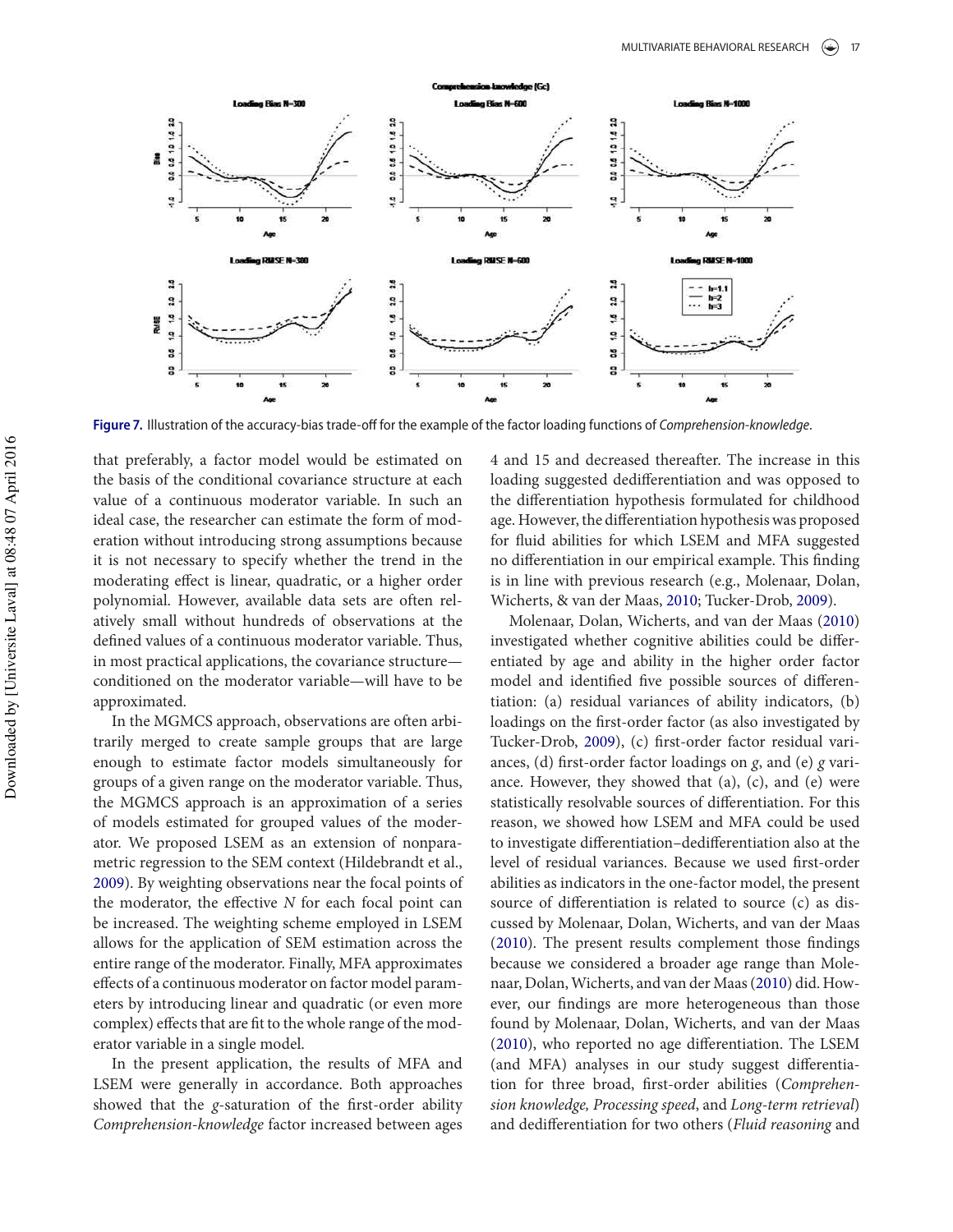Short-term memory), whereas no change across age was detected for Auditory processing.

We showed that LSEM and MFA are complementary approaches. We described LSEM as a nonparametric variant of MFA and showed how LSEM has the advantage over MFA at exploratorily detecting the onsets of changes in parameter estimates across continuously observed moderator variables. For example, LSEM and MFA detected an increase in the factor loading of Comprehensionknowledge until approximately the middle of the age range we considered and a decrease thereafter. Although MFA and its effect plots (see Figure 4) allowed the user to visualize the symmetric bell-shaped function for the Comprehension-knowledge loading across age, LSEM revealed that the onset of the decrease was located specifically around the age of 16.

Furthermore, we showed that the MGMCS procedure, which groups cases across a broader age range arbitrarily, can lead to different conclusions from LSEM and MFA. In our empirical example, we were interested in whether the relation between an observed and a latent variable (represented by a factor loading) in a one-factor model depends on a third variable. The nature of a latent variable derived through factor analysis is highly dependent on the manifest variables that are included in the factor model. A latent variable (g in our examples) represents shared variance across all indicators (the broad abilities in our examples). Because there are relations between age (the moderator) and all WJ-III measures of cognitive ability, some of the variance shared between these abilities could be accounted for by age. However, in a factor analysis, the same variance could also be accounted for by a common factor. MFA takes into account the shared variance of the indicators that is due to common age trends by regressing the indicator intercepts on the moderator's linear and quadratic effects. Similarly, in LSEM, a detrending procedure (local polynomial smoothing) is applied to the indicators at the level of the observed data before the models are computed at each focal value. As a consequence, in both LSEM and MFA, the common factor, g, is derived only out of the portion of the shared variance of the indicators that is not due to age. This is different from the usual application of MGMCS, which incorporates shared variance that could be due to age by merging different age groups into multiple groups.

### **Future research on LSEM**

LSEM has not yet been extensively investigated. In the present study, we included a first simulation study to provide some guidelines for the optimal bandwidth that should be chosen to calculate sample weights for LSEM. This first study suggested that a bandwidth factor of 2 was the optimal solution for sample sizes above 1,000 across the entire age range. However, we investigated only the bias and RMSE for the parameter estimates of LSEM. Additional simulations are needed if these recommendations also hold for other aspects of statistical inference (e.g., the Type I error rate and the power of hypothesis tests). Likewise, in addition to the permutation test presented, alternative significance tests for the moderation effects could also be explored.

There are a few data examples that have already suggested that LSEM offers advantages over other approaches (Briley et al., 2015; Hildebrandt et al., 2009; Hildebrandt, Sommer, Herzmann, & Wilhelm, 2010; Hülür et al., 2011; Schroeders, Schipolowski, & Wilhelm, 2015). The present work sheds further light on specific characteristics of model estimation based on LSEM. In the Supplementary Material, we provide R code implemented in the sirt package by Robitzsch (2015) to facilitate the use of LSEM.

Future research ought to more precisely investigate the performance of LSEM compared with competing approaches such as MFA. Simulation studies may be designed to test the performance of LSEM under certain circumstances—for example, for different sample sizes at focal points, different distributions of the moderator variable, or different effect size levels for the moderation effect. MFA might be expected to have more power to detect variation in factor model parameters if the form of the variation is correctly specified.

One advantage of LSEM is the flexibility with which it can be extended to assessing the effect of continuous moderators in very complex factor models. For example, LSEM can easily be adapted for binary, orderedcategory, or count data. Furthermore, it would be interesting to apply LSEM to longitudinal or multilevel models (see Wu & Zhang. 2006). Researchers could explore how the variance decomposition of the longitudinal STARTS model (stable trait, autoregressive trait, and state; Kenny & Zautra, 2001) depends on a continuous moderator.

#### **Conclusions and further applications**

We presented two methods that can be applied to examine variation in factor model parameters along continuous variables—local structural equation modeling (LSEM) and moderated factor analysis (MFA) along with multiple-group mean and covariance structure (MGMCS) analyses.We illustrated the nature of these analyses with the use of cognitive ability data, and we examined variation in the factor loadings with respect to the age differentiation hypothesis. The results of MFA and LSEM were mostly in accordance with each other. LSEM offers advantages for research questions regarding the form of variation in factor model parameters across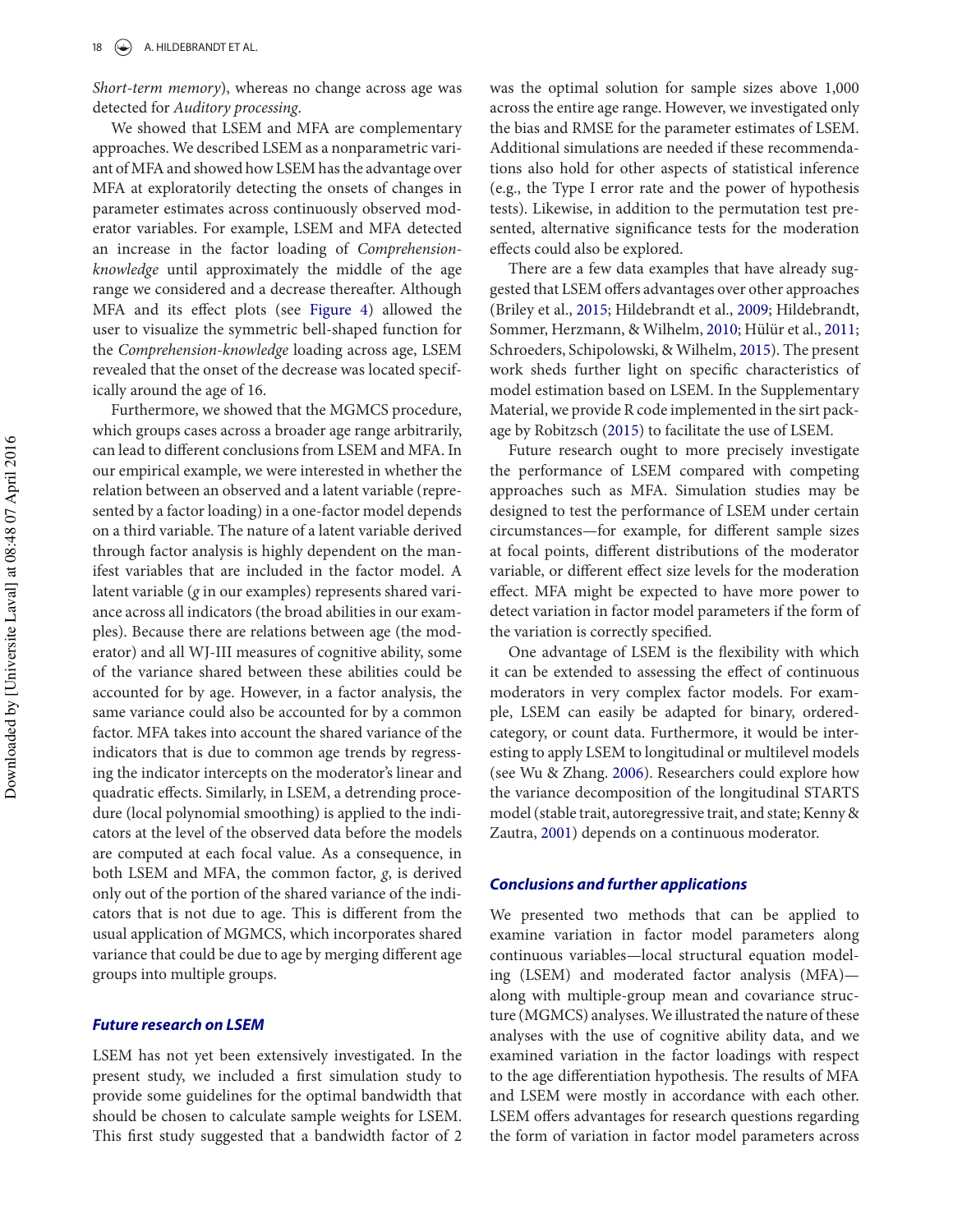a continuous moderator variable because LSEM does not require a priori specification of the variation function of the parameter estimates. If there are strong theoretical assumptions about the form of parameter variation, MFA is a reasonable choice because it allows traditional testing of the form of variation. However, the presented analyses showed that using both LSEM and MFA in conjunction might be a fruitful way to generate and test hypotheses.

The presented example can easily be expanded to include other potential continuous moderators of factor model parameters, such as socioeconomic status. For example, it has been hypothesized that personality traits are less correlated in high-ability than in low-ability groups, as well as at different levels of education (e.g., Mottus, Allik, & Pullmann, 2007; Rammstedt, Goldberg, & Borg, 2010; Toomela, 2003). In fact, in a given data set, it might be appropriate to use a broad variety of contextual variables to illuminate the issues and problems associated with the measurement instruments. The present work demonstrated how LSEM can be used to investigate such a hypothesis and provided code to facilitate the use of this modeling approach.

## **Article information**

### **Conflict of interest disclosures**

Each author signed a form for disclosure of potential conflicts of interest. No authors reported any financial or other conflicts of interest in relation to the work described.

#### **Ethical principles**

The authors affirm having followed professional ethical guidelines in preparing this work. These guidelines include obtaining informed consent from human participants, maintaining ethical treatment and respect for the rights of human or animal participants, and ensuring the privacy of participants and their data, such as ensuring that individual participants cannot be identified in reported results or from publicly available original or archival data.

### **Funding**

No funding from a third party was available to complete this work.

### **Role of the funders/sponsors**

None of the funders or sponsors of this research had any role in the design and conduct of the study; collection, management, analysis, and interpretation of data; preparation, review, or approval of the manuscript; or decision to submit the manuscript for publication.

### **Acknowledgments**

The authors thank the Woodcock-Munõz Foundation for access to the normative data from the Woodcock-Johnson III Tests of Cognitive Abilities and Kevin McGrew for help with the data acquisition procedure. The ideas and opinions expressed herein are those of the authors alone, and endorsement by the authors' institutions is not intended and should not be inferred.

#### **References**

- Amann, H. & Escher, J. (2008). Analysis II. Basel, Switzerland: Birkhäuser.
- Baron, R. M., & Kenny, D. A. (1986). The moderator-mediator variable distinction in social psychological research: Conceptual, strategic, and statistical considerations. Journal of Personality and Social Psychology, 51, 1173–1182. doi:10.1037/0022-3514.51.6.1173
- Bauer, D. J., & Hussong, A. M. (2009). Psychometric approaches for developing commensurate measures across independent studies: Traditional and new models. Psychological Methods, 14, 101–125. doi:10.1037/a0015583
- Berry, J. W. (2003). Conceptual approaches to acculturation. In K. M. Chun, P. Balls Organista, & G. Marín, (Eds.), Acculturation: Advances in theory, measurement, and applied research (pp. 17–37). Washington, DC: American Psychological Association.
- Bollen, K. A. (1989). Structural equations with latent variables. New York, NY: Wiley.
- Boomsma A. (2013). Reporting Monte Carlo studies in structural equation modeling. Structural Equation Modeling, 20, 518–540. doi:10.1080/10705511.2013.797839
- Briley, D. A., Bates, T. C., Harden, K. P., & Tucker-Drob, E. M. (in press). Nonparametric estimates of gene  $\times$  environment interaction using local structural equation modeling. Behavior Genetics, 45, 581–596. doi:10.1007/s10519- 015-9732-8
- Browne, M. W., & Cudeck, R. (1993). Alternative ways of assessing model fit. In K. A. Bollen, & J. S. Long (Eds.), Testing structural equation models (pp. 136–162). Newbury Park, CA: Sage.
- Carroll, J. B. (1993). Human cognitive abilities: A survey of factoranalytic studies. New York, NY: Cambridge University Press.
- Cattell, R. B. (1941). Some theoretical issues in adult intelligence testing. Psychological Bulletin, 38, 592.
- Cheung, A. K., Harden, K. P., & Tucker-Drob, E. M. (2015). From specialist to generalist: Developmental changes in the genetic structure of early child abilities. Developmental Psychobiology, 57, 566.533. doi:10.1002/dev.21309
- Cohen, J., Cohen, P., West, S. G., & Aiken, L. S. (2003). Applied multiple regression/correlation analysis for the behavioral sciences. Mahwah, NJ: Lawrence Erlbaum Associates Publishers.
- Curran, P. J., McGinley, J. S., Bauer, D. J., Hussong, A. M., Burns, A., Chassin, L., Sher, K., & Zucker, R. (2014). A moderated nonlinear factor model for the development of commensurate measures in integrative data analysis. Multivariate Behavioral Research, 49, 214–231. doi:10.1080/00273171.2014.889594
- Delaney, H. D., & Maxwell, S. E. (2004). Designing experiments and analyzing data: A model comparison perspective. New Jersey: Lawrence Erlbaum Associates Publishers.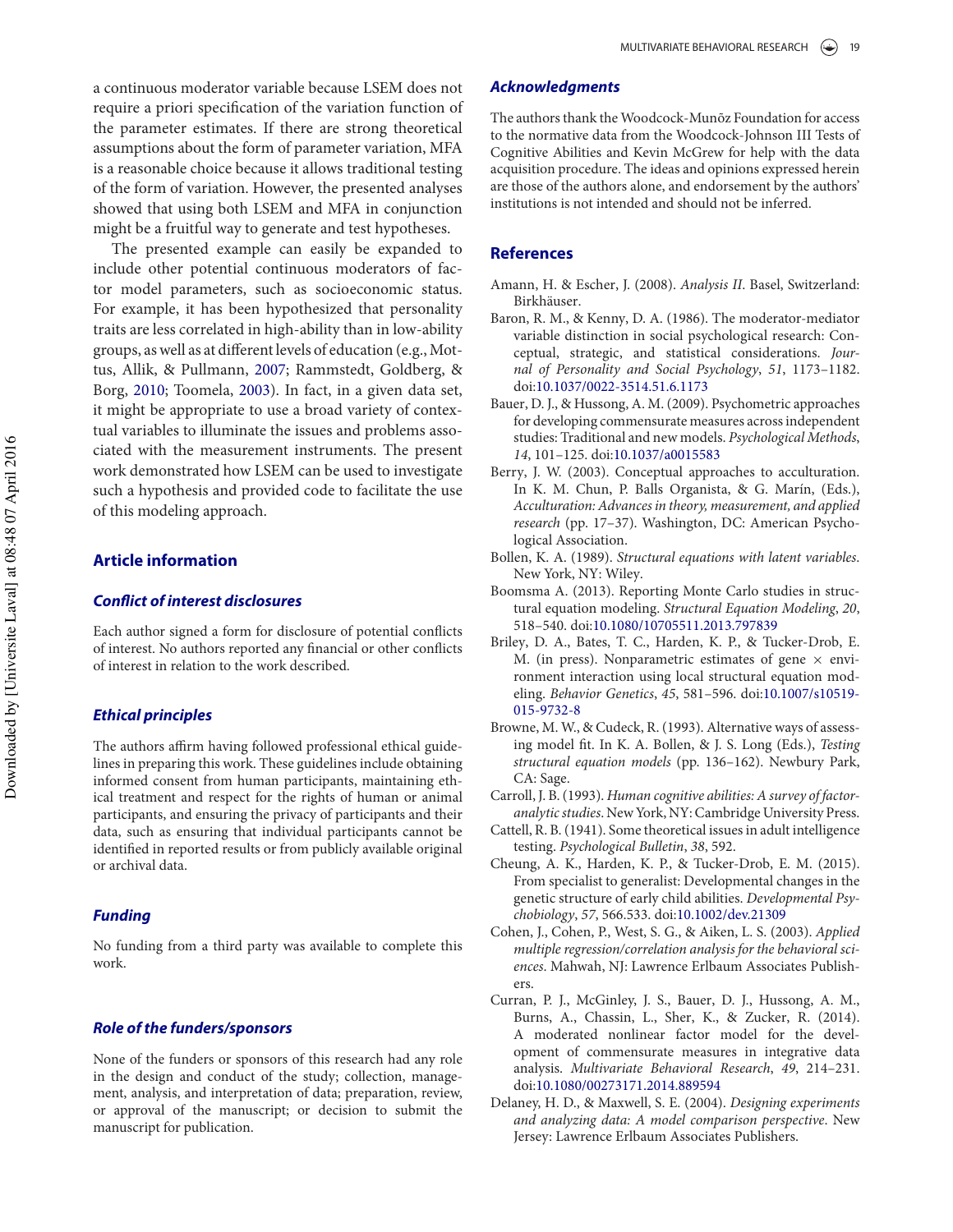- Fan, J., & Gijbels, I. (1996). Local polynomial modelling and its applications. London, UK: Chapman and Hall.
- Fox, J. (2000). Nonparametric simple regression: Smoothing scatterplots. Sage University Papers Series on Quantitative Applications in the Social Sciences, 07–130. Thousand Oaks, CA: Sage.
- Garrett, H. E. (1946). A developmental theory of intelligence. American Psychologist, 1, 372–378. doi:10.1037/h0056380
- Gasser, T., Gervini, D., & Molinari, L. (2004). Kernel estimation, shape-invariant modeling and structural analysis. In R. Hauspie, N. Cameron, & L. Molinari (Eds.), Methods in human growth research (pp. 179–204). Cambridge, UK: Cambridge University Press.
- Gelman, A., & Hill, J. (2007). Data analysis using regression and multilevel/hierarchical models. Cambridge, UK: Cambridge University Press.
- Gelman, A., Carlin, J. B., Stern, H. S., Dunson, D. B., Vehtari, A., & Rubin, D. B. (2014). Bayesian data analysis. CRC Press.
- Good, P. (2005). Permutation, parametric, and bootstrap tests of hypotheses. Springer.
- Harville, D. A. (2008). Matrix algebra from a statistician's perspective. New York, NY: Springer.
- Hildebrandt, A., Sommer, W., Herzmann, G., & Wilhelm, O. (2010). Structural invariance and age-related performance differences in face cognition. Psychology and Aging, 24, 794– 810. doi:10.1037/a0019774
- Hildebrandt, A., Wilhelm, O., & Robitzsch, A. (2009). Complementary and competing factor analytic approaches for the investigation of measurement invariance. Review of Psychology, 16, 87–102.
- Horn, J. L. (1965). Fluid and crystallized intelligence. (Unpublished doctoral dissertation). University of Illinois, Urbana-Champaign.
- Hu, L., & Bentler, P. M. (1999). Cutoff criteria for fit indexes in covariance structure analysis: Conventional criteria versus new alternatives. Structural Equation Modeling, 6, 1–55. doi:10.1080/10705519909540118
- Hülür, G., Wilhelm, O., & Robitzsch, A. (2011). Intelligence differentiation in early childhood. Journal of Individual Differences, 32, 170–179. doi:10.1027/1614-0001/a000049
- Jackman, S. (2009). Bayesian analysis for the social sciences. Chichester, U.K.: Wiley.
- Kenny, D. A., & Zautra, A. (2001). Trait–state models for longitudinal data. In L. M. Collins & A. G. Sayer (Hrsg.), New methods for the analysis of change (S. 243–263). Washington, DC: American Psychological Association.
- Klein, A., & Moosbrugger, H. (2000). Maximum likelihood estimation of latent interaction effects with the LMS method. Psychometrika, 65, 457–474. doi:10.1007/BF02296338
- Little, T. D. (1997). Mean and covariance structures (MACS) analyses of cross-cultural data: Practical and theoretical issues. Multivariate Behavioral Research, 32, 53–76. doi:10.1207/s15327906mbr3201\_3
- Little, T. D., Card, N. A., Slegers, D. W., & Ledford, E. C. (2007). Representing contextual effects in multiple-group MACS models. In T. D. Little, J. A. Bovaird, & N. A. Card (Eds.), Modeling contextual effects in longitudinal studies (pp. 121– 147). Mahwah, NJ: Lawrence Erlbaum Associates Publishers.
- Liu, Y., Magnus, B. E., & Thissen, D. (2015). Modeling and testing differential item functioning in unidimensional item

response models with a single continuous covariate: A functional data analysis approach. Psychometrika [Epub ahead of print]. doi:10.1007/s11336-015-9473-x

- Lunn, D., Jackson, C., Best, N., Thomas, A., & Spiegelhalter, D. (2012). The BUGS book: A practical introduction to bayesian analysis. Chapman & Hall/CRC Texts in Statistical Science.
- MacCallum, R. C., Zhang, S., Preacher, K. J., & Rucker, D. D. (2002). On the practice of dichotomization of quantitative variables. Psychological Methods, 7, 19–40. doi:10.1037//1082-989X.7.1.19
- McGrew, K. S., Schrank, F. A., & Woodcock, R. W. (2007). Technical Manual. Woodcock-johnson III normative update. Rolling Meadows, IL: Riverside Publishing.
- Meredith, W. (1993). Measurement invariance, factor analysis and factorial invariance. Psychometrica, 58, 525–543.
- Merkle, E. C., & Zeileis, A. (2013). Tests of measurement invariance without subgroups: A generalization of classical methods. Psychometrika, 78, 59–82. doi:10.1007/S11336- 012-9302-4
- Molenaar, D. (2015). Heteroscedastic latent trait models for dichotomous data. Psychometrika, 80, 625–644. doi:10.1007/s11336-014-9406-0
- Molenaar, D., Dolan, C., & Verhelst, N. (2010). Testing and modeling non-normality within the one factor model. British Journal of Mathematical and Statistical Psychology, 63, 293–317. doi:10.1348/000711009X456935
- Molenaar, D., Dolan, C. V., Wicherts, J. M., & van der Maas, H. L. J. (2010). Modeling differentiation of cognitive abilities within the higher-order factor model using moderated factor analysis. Intelligence, 38, 611–624. doi:10.1016/j.intell.2010.09.002
- Mottus, R., Allik, J., & Pullmann, H. (2007). Does personality vary across ability levels? A study using self and other ratings? Journal of Research on Personality, 41, 155–170. doi:10.1016/j.jrp.2006.03.007
- Oberski, D. (2014). lavaan.survey: An R package for complex survey analysis of structural equation models. Journal of Statistical Software, 57(1), 1–27. doi:10.18637/jss.v057.i01
- Preacher, K. J., Rucker, D. D., MacCallum, R. C., & Nicewander, W. A. (2005). Use of the extreme groups approach: A critical reexamination and new recommendations. Psychological Methods, 10, 178–192. doi:10.1037/1082-989X.10.2.178
- R Core Team. (2013). R: A language and environment for statistical computing. Vienna, Austria: R Foundation for Statistical Computing. Retrieved from: http://www.R-project.org
- Rammstedt, B., Goldberg, L. & Borg, I. (2010). The measurement equivalence of Big Five factors with different levels of education. Journal of Research in Personality, 44, 53–61. doi:10.1016/j.jrp.2009.10.005
- Robitzsch, A. (2015). sirt: Supplementary item response theory models. R package version 1.8-9. Retrieved from: http://cran.r-project.org/web/packages/sirt/
- Rosseel, Y. (2012). lavaan: An R package for structural equation modeling. Journal of Statistical Software, 48(2), 1-36. doi:10.18637/jss.v048.i02
- Rotnitzky, A., Cox, D. R., Bottai, M., & Robins, J. (2000). Likelihood-based inference with singular information matrix. Bernoulli, 6, 243–284. doi:10.2307/3318576
- Schroeders, U., Schipolowski, S., & Wilhelm, O. (2015). Age-related changes in the mean and covariance structure of fluid and crystallized intelligence in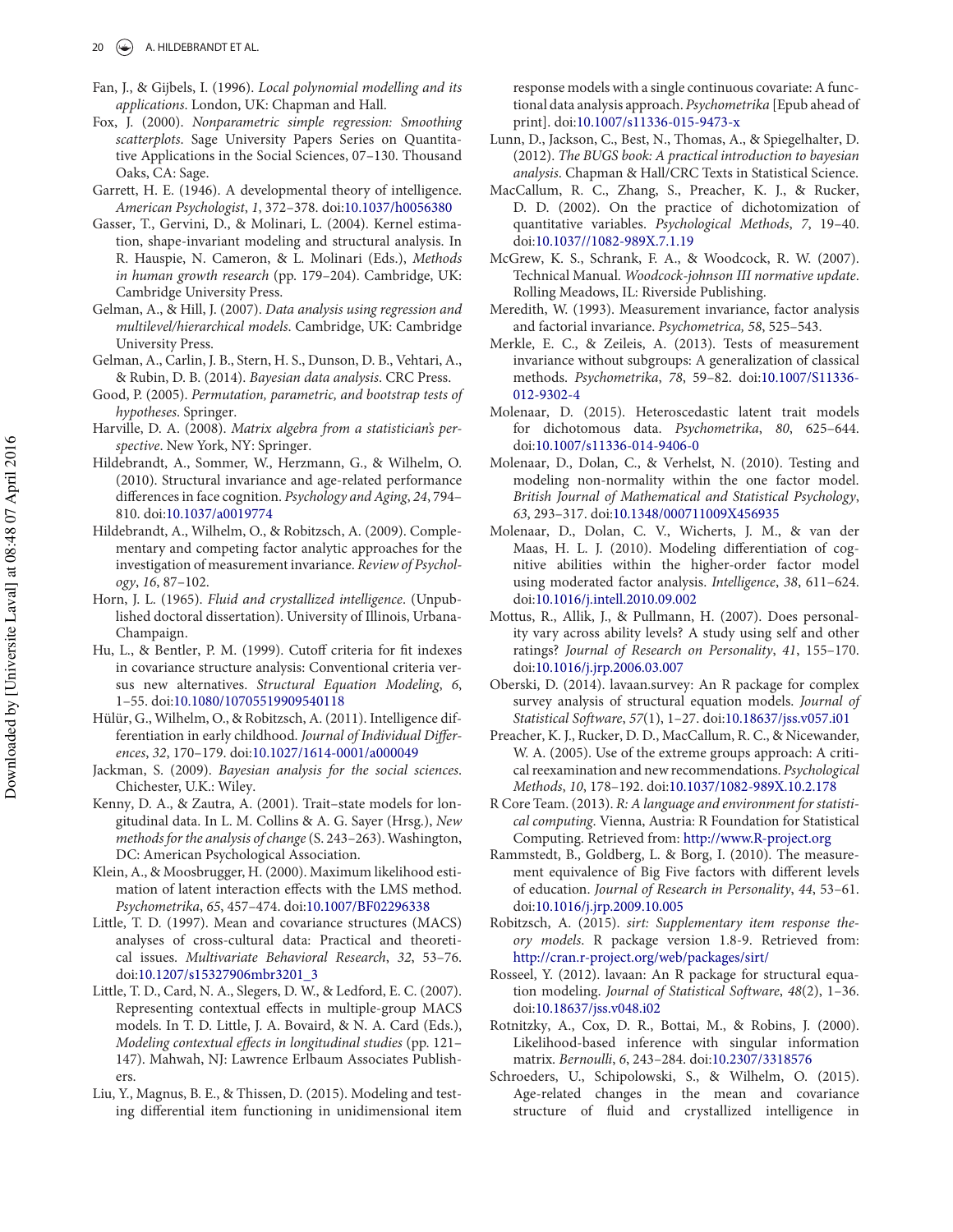childhood and adolescence. Intelligence, 48, 15–29. doi:10.1016/j.intell.2014.10.006

- Silverman, B.W. (1986). Density estimation for statistics and data analysis. London, UK: Chapman and Hall.
- Silverman, B. W., & Ramsay, J. O. (2005). Functional data analysis. New York, NY: Springer.
- Spiegelhalter, D. J., Thomas, A., Best, N. G., & Lunn, D. (2003). WinBUGS version 1.4 user manual. MRC Biostatistics Unit, Cambridge, UK.
- Szapocznik, J., Scopetta, M. A., Kurtines, W., & Aranalde, M. D. (1978). Theory and measurement of acculturation. Revista Interamericana de Psicología, 12, 113–130.
- Toomela, A. (2003). Relationships between personality structure, structure of word meaning, and cognitive ability: A study of cultural mechanisms of personality. Journal of Personality and Social Psychology, 85, 723–735. doi:10.1037/0022-3514.85.4.723
- Tucker-Drob, E. M. (2009). Differentiation of cognitive abilities across the life span. Developmental Psychology, 45(4), 1097– 1118. doi:10.1037/a0015864
- Tucker-Drob, E. M. & Salthouse, T. (2008). Adult age trends in the relations among cognitive abilities. Psychology and Aging, 23, 453–460. doi:10.1037/0882-7974.23.2.453
- Walker, A. M. (1969). On the asymptotic behavior of posterior distributions. Journal of the Royal Statistical Society, Series B, 31, 80–88.
- Wasserman, L. (2004). All of statistics. A concise course in statistical inference. New York, NY: Springer.
- Widaman, K. F., Ferrer, E., Conger, R. D. (2010). Factorial invariance within longitudinal structural equation models: measuring the same construct across time. Child Development Perspectives, 4, 10–18.
- Woodcock, R. W. (1999). What can Rasch-based scores convey about a person's test performance? In S. E. Embretson & S. L. Hershberger (Eds.), The new rules of measurement: What every psychologist and educator should know (pp. 105–128). Mahwah, NJ: Lawrence Erlbaum.
- Woodcock, R. W., McGrew, K. S., Schrank, F. A., & Mather, N. (2001, 2007). Woodcock-Johnson III normative update. Rolling Meadows, IL: Riverside Publishing.
- Woodcock, R. W., McGrew, K. S., & Mather, N. (2001, 2007). Woodcock-Johnson III tests of cognitive abilities. Rolling Meadows, IL: Riverside Publishing.
- Wu, H., & Zhang, J.-T. (2006). Nonparametric regression methods for longitudinal data analysis. Hoboken, NY: Wiley-Interscience.
- Yin, J., Geng, Z., Li, R., & Wang, H. (2010). Nonparametric covariance model. Statistica Sinica, 20, 469–479.

## **Appendix: Asymptotic normality of LSEM estimates**

In the following Appendix, we provide a proof for the consistency and asymptotic normality of the LSEM estimates. The proof relies on two steps. First, asymptotic normality for the conditional covariance is based on result from the literature. Second, the estimated covariance matrix is plugged into the likelihood, and the delta method is used to derive the asymptotic normality of the model parameter estimates (i.e., loading and variance functions).

The term *vech* denotes the vectorization operator, which stacks all nonduplicated entries of a symmetric matrix Σ into a vector σ (i.e.,  $σ = vech(Σ)$ ; see Harville, 2008). The corresponding inverse transformation avech puts elements of a vector into a symmetric matrix, which is formalized by  $\Sigma = a \nu ech(\sigma)$ .

In the first step, the LSEM approach removes the mean structure with nonparametric estimation (e.g., polynomial smoothing). More specifically, weights are calculated for each case (depending on a bandwidth factor  $h$ ). The weights are then used as sample weights to calculate the SEM for each focal point *a*. When the data are normally distributed, instead of using each individual case, the nonparametrically estimated covariance matrix  $\Sigma_a$  (which is a weighted covariance using sample weights specific to each focal point a) is used in the likelihood function as input data. Yin et al. (2010) showed that, if the bandwidth factor  $h$  is chosen proportional to  $N^{-1/5},$  where  $N$  denotes the sample size, the estimated covariance matrix  $\Sigma_a$  is a consistent estimator for the true age-conditional covariance matrix  $\Sigma_a$ . In addition, Yin et al. (2010) also derived the asymptotic normality for the estimator  $\hat{\sigma}_a = vech(\hat{\Sigma}_a)$  of the age-conditional covariance matrix  $\sigma_a = v \, ech(\Sigma_a)$ :

$$
\sqrt{Nh} \cdot (\hat{\sigma}_a - \sigma_a - h^2 B_a) \rightarrow N(0, V_a) \ (N \rightarrow \infty), \text{(A1)}
$$

where  $B_a$  and  $V_a$  denote fixed matrices that do not depend on N and h. The matrix  $B_a$  is an asymptotic bias term, and  $V_a$  can be used to compute the asymptotic covariance matrix of  $\hat{\sigma}_a$ .

In the second step of LSEM, the estimated covariance matrix  $\Sigma_a$  (or equivalently, the weighted observations using bandwidth factor  $h$ ) is plugged into the likelihood function. Let  $\Sigma_a^*$  be the restricted covariance matrix implied by the structural model and  $\Sigma_a$  be the unrestricted covariance. Then the likelihood can be written as

$$
l(\Sigma_a, \Sigma_a^*) = \log |\Sigma_a^*| - \log |\Sigma_a|
$$
  
+ 
$$
trace((\Sigma_a^*)^{-1} \Sigma_a). \tag{A2}
$$

The likelihood function in Equation (A2) can be written equivalently as a function of the corresponding vectorized parameters  $\sigma_a$  and  $\sigma_a^*$  of the covariance matrices. The model-implied covariance matrix  $\sigma_a^*$  depends on a structural parameter  $\theta_a$  containing the unknown loadings and variances of the LSEM model. Using a known function G (which maps the model parameters onto the covariance matrix), this dependency can be expressed as  $\sigma_a^* = G(\theta_a)$ . The likelihood in Equation (A2) can now be represented by a function  $F_0$  such that  $F_0(\sigma_a, \theta_a)$  =  $l(\Sigma_a, \Sigma_a^*)$ . In LSEM, the estimated covariance matrix  $\hat{\sigma}_a$  is plugged into  $F_0$ , resulting in a function  $F_0(\hat{\sigma}_a, \theta_a)$ , which is maximized with respect to the structural parameters